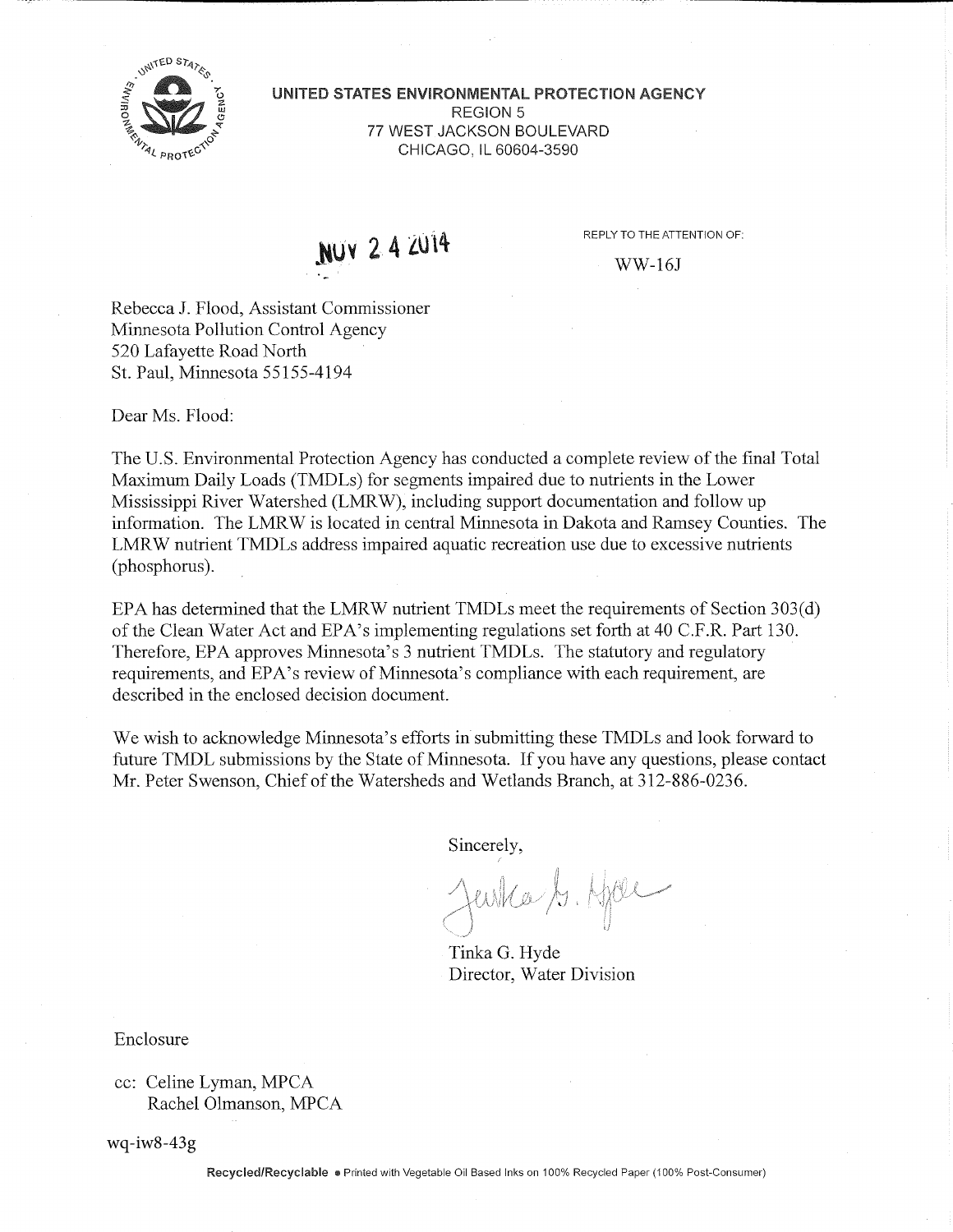**TMDL:** Lower Mississippi River Lakes TMDLs, Dakota and Ramsey Counties, M N **Date:** November 24, 2014

## **DECISION DOCUMENT FOR THE LOWER MISSISSIPPI RIVER LAKES TMDLS, DAKOTA AND RAMSEY COUNTIES, MN**

Section 303(d) of the Clean Water Act (CWA) and EPA's implementing regulations at 40 C.F.R. Part 130 describe the statutory and regulatory requirements for approvable TMDLs. Additional information is generally necessary for EPA to determine if a submitted TMDL fulfills the legal requirements for approval under Section 303(d) and EPA regulations, and should be included in the submittal package. Use of the verb "must" below denotes information that is required to be submitted because it relates to elements of the TMDL required by the CWA and by regulation. Use of the term "should" below denotes information that is generally necessary for EPA to determine if a submitted TMDL is approvable. These TMDL review guidelines are not themselves regulations. They are an attempt to summarize and provide guidance regarding currently effective statutory and regulatory requirements relating to TMDLs. Any differences between these guidelines and EPA's TMDL regulations should be resolved in favor of the regulations themselves.

# **1. Identification of Waterbody, Pollutant of Concern, Pollutant Sources, and Priority Ranking**

The TMDL submittal should identify the waterbody as it appears on the State's/Tribe's 303(d) list. The waterbody should be identified/georeferenced using the National Hydrography Dataset (NHD), and the TMDL should clearly identify the pollutant for which the TMDL is being established. In addition, the TMDL should identify the priority ranking of the waterbody and specify the link between the pollutant of concern and the water quality standard (see Section 2 below).

The TMDL submittal should include an identification of the point and nonpoint sources of the pollutant of concern, including location of the source(s) and the quantity of the loading, e.g., lbs/per day. The TMDL should provide the identification numbers of the NPDES permits within the waterbody. Where it is possible to separate natural background from nonpoint sources, the TMDL should include a description of the natural background. This information is necessary for EPA's review of the load and wasteload allocations, which are required by regulation.

The TMDL submittal should also contain a description of any important assumptions made in developing the TMDL, such as:

(1) the spatial extent of the watershed in which the impaired waterbody is located; (2) the assumed distribution of land use in the watershed (e.g., urban, forested, agriculture);

(3) population characteristics, wildlife resources, and other relevant information affecting the characterization of the pollutant of concern and its allocation to sources;

(4) present and future growth trends, if taken into consideration in preparing the TMDL (e.g., the TMDL could include the design capacity of a wastewater treatment facility); and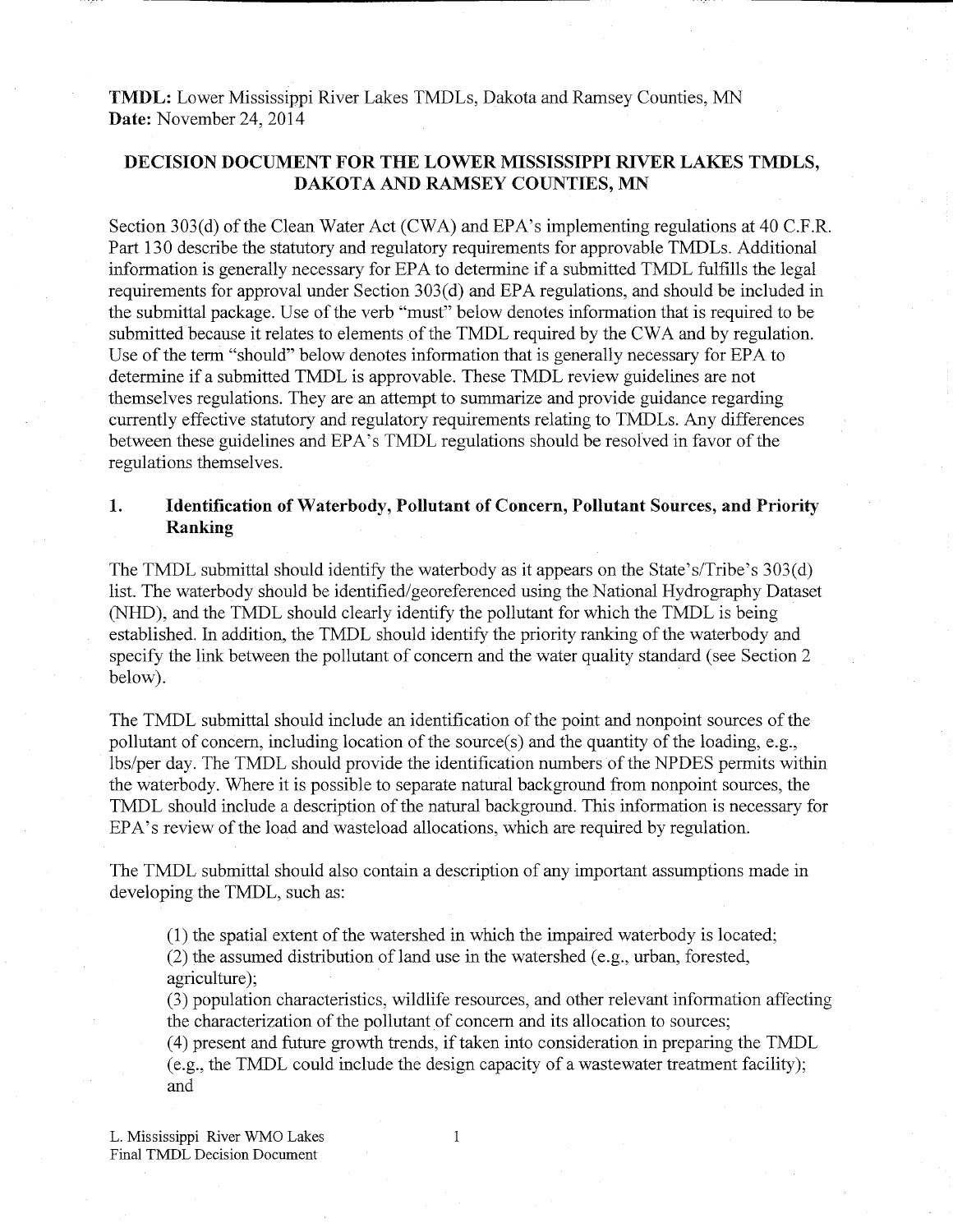(5) an explanation and analytical basis for expressing the TMDL through *surrogate measures,* if applicable. *Surrogate measures* are parameters such as percent fines and turbidity for sediment impairments; chlorophyll *a* and phosphorus loadings for excess algae; length of riparian buffer; or number of acres of best management practices.

## **Comment:**

### **Location Description/Spatial Extent:**

The Lower Mississippi River (LMR) Lakes watershed is located in Dakota and Ramsey Counties, Minnesota, just south of St. Paul. The watershed is overseen by the Lower Mississippi River Watershed Management Organization (LMRWMO). The overall watershed is 35,500 acres, and contains numerous small lakes and streams. This TMDL effort addresses 4 lakes (3 with TMDLs, 1 with a protection strategy) in the LMR Lakes watershed. The project initially addressed 5 lakes, but during the development of the TMDL, MPCA determined that Rogers Lake is meeting the aquatic recreation use and although no TMDL was developed for the lake, MPCA developed a protection strategy to maintain the existing water quality (Section 11 of this Decision Document). MPCA also did not develop a TMDL for Pickerel Lake. Pickerel Lake is separated from the Mississippi River by a narrow spit of land, and when the river level rises, water from the river backflows into Pickerel Lake. During extreme events, the river level rises above the lake boundary, and the Mississippi River inundates Pickerel Lake. MPCA determined that further study is needed for Pickerel Lake, and therefore no TMDL was calculated. The Decision Document will focus on the three impaired lakes.

The watersheds for each of the three lakes are fairly small. Lake August and Thompson Lakes are land locked and have no discharge other than seepage to groundwater. Sunfish Lake is mainly a seepage lake, but does have an outlet that rarely conveys water to a marsh complex, into a small creek and then into the Mississippi River. The lakes have been monitored by MPCA and LMRWMO over the last decade, and as a result, were placed on the MPCA 303(d) list in 2010 (Lake Augusta and Sunfish Lake) and the draft 2014 list (Thompson Lake). Table 1 below lists the waterbodies addressed by this TMDL, and Table 2 below lists the lake morphometry for the impaired lakes.

| Waterbody                                                                                                            |                  | mpairment               |
|----------------------------------------------------------------------------------------------------------------------|------------------|-------------------------|
| Suntish Lake                                                                                                         | TT.              | Nutrient/Eutrophication |
| ∟ake Augusta                                                                                                         | TTT              | Nutrient/Eutrophication |
| hompson                                                                                                              | <b>TTT</b>       | Nutrient/Eutrophication |
| <u>i se provincia de la contrada de la contrada de la contrada de la contrada de la contrada de la contrada de l</u> |                  |                         |
| رشا دوج<br>KOgers.                                                                                                   | $\mathbf{TP}(2)$ | impaired                |

### Table 1: Waterbodies Addressed by the LMR Lakes TMDL

(1) The lake is on the draft 2014 303(d) list of impaired waters.

(2) Addressed by a protection strategy

#### **Table 2: Lake Morphometry**

| Waterbody     | Surface area | Average      | Max. depth | Littoral             | Depth   | Drainage     |
|---------------|--------------|--------------|------------|----------------------|---------|--------------|
|               | (acres)      | depth (feet) | feet)      | area $(\frac{6}{6})$ | class   | area (acres) |
| Sunfish Lake  | $4^{\circ}$  | NA           | 32         | NА                   | deep    | 235          |
| Lake Augusta  | -44          |              | 33         | $\gamma$             | deep    | 420          |
| Thompson Lake |              | 5-6          |            | NА                   | shallow | 180          |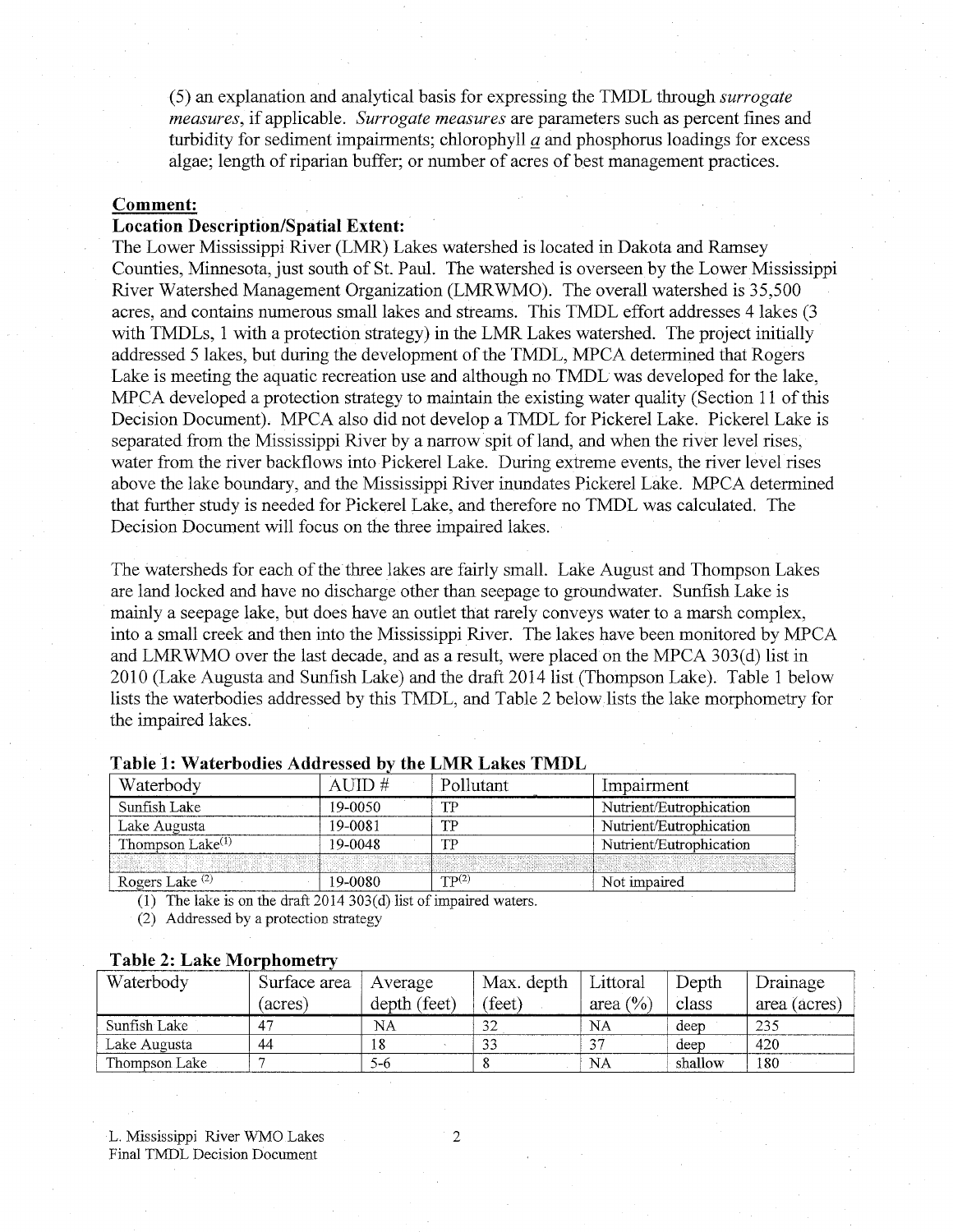### **Land Use:**

The land use in the three watersheds is urban, consisting of single family residential, park and streets. Section 2 and Appendix A of the TMDL contains the land use maps for each waterbody. MPCA does not anticipate changes in phosphorus loading due to changes in land use within the LMR Lakes watershed. Virtually all the land in the watershed addressed by this TMDL is in Municipal Separate Storm Sewer System (MS4) areas, and therefore any changes in land use will be subject to the wasteload allocations (WLAs) calculated for each MS4 (Section 4 of the TMDL). There are approximately 17 acres of land surrounding Thompson Lake that are not covered under an MS4 permit.

# **Problem Identification:**

MPCA and LMRWMO have been monitoring lakes in the watershed for several years. As noted above, Sunfish Lake and Lake Augusta were listed as impaired in 2010. These listings were for nutrient/eutrophication. In addition, Thompson Lake has been newly identified as impaired, and included on the draft 2014 303(d) list.

MPCA reviewed available data from 2003-2012 for use in the TMDL for the lakes (Table 2.2 of the TMDL). Table 2.2 of the TMDL summarizes the data for each lake, and the in-lake "average" condition from June to September. All the lakes showed exceedances of the TP and the chl-a criteria, and Lake Augusta exceeded the Secchi depth criteria. Figures 2.1-2.5 of the final TMDL document summarize the individual lake water quality values.

#### **Pollutant:**

While total phosphorus (TP) is an essential nutrient for aquatic life, elevated concentrations of TP can lead to nuisance algal blooms that negatively impact aquatic life and recreation (swimming, boating, fishing, etc.). Algal decomposition depletes oxygen levels which stresses benthic macroinvertebrates and fish. Excess algae can shade the water column which limits the distribution of aquatic vegetation. Aquatic vegetation stabilizes bottom sediments, and also is an important habitat for macroinvertebrates and fish. Furthermore, depletion of oxygen can cause phosphorus release from bottom sediments (i.e. internal loading).

Degradations in aquatic habitats or water quality (ex. low dissolved oxygen) can negatively impact aquatic life use. Increased turbidity, brought on by elevated levels of nutrients within the water column, can reduce dissolved oxygen in the water column, and cause large shifts in dissolved oxygen and pH throughout the day. Shifting chemical conditions within the water column may stress aquatic biota (fish and macroinvertebrate species). In some instances, degradations in aquatic habitats or water quality have reduced fish populations or altered fish communities from those communities supporting sport fish species to communities which support more tolerant rough fish species.

#### **Priority Ranking:**

The LMR Lakes watershed was given priority for TMDL development due to the impairment impacts on aquatic life, the public value of the impaired water resource, the likelihood of completing the TMDL in an expedient manner, and the technical capability and the willingness of local partners to assist with the TMDL. Water quality degradation has led to efforts to improve the overall water quality within the LMR Lakes watershed, and to the development of a TMDL.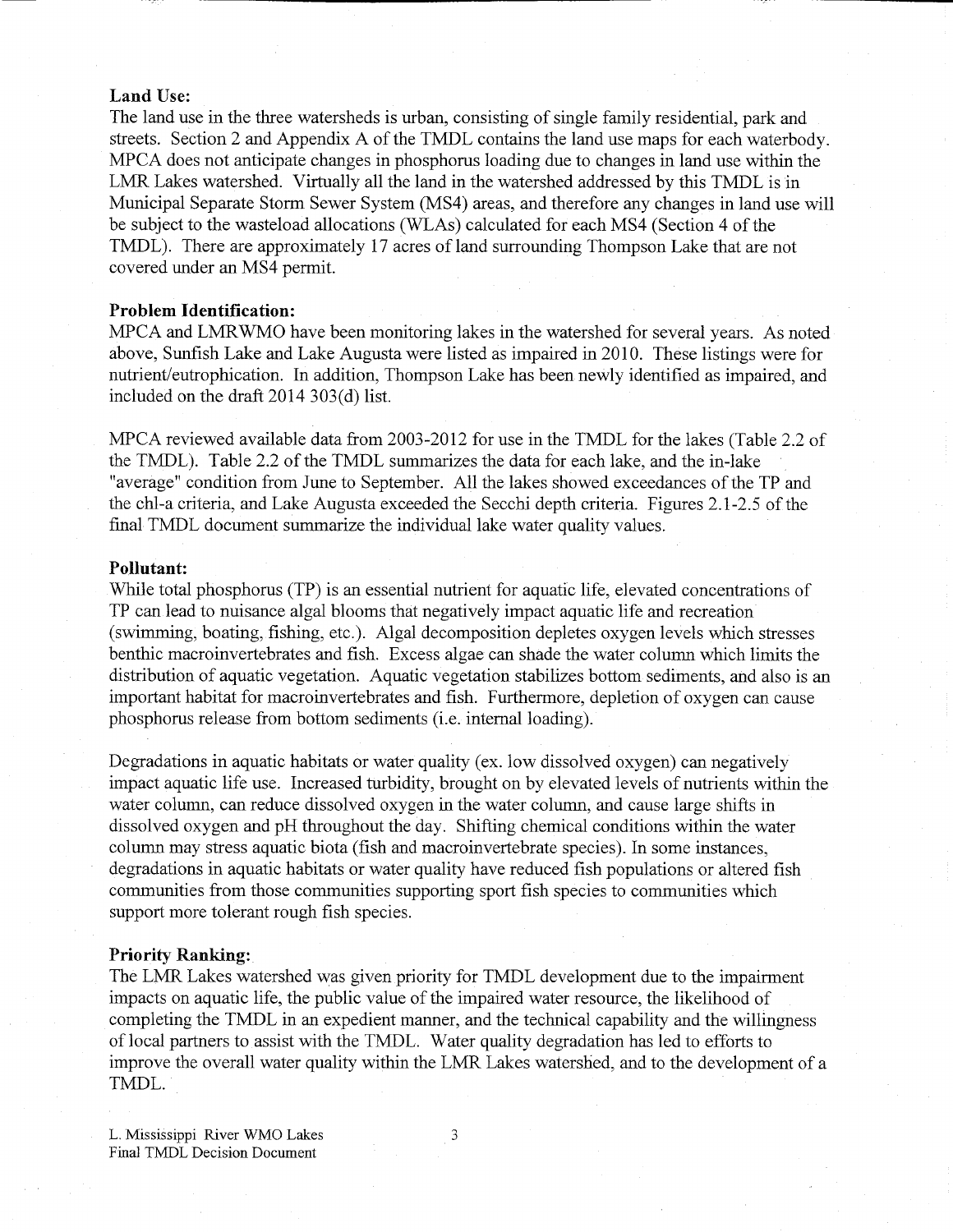#### **Pollutant of Concern:**

The pollutant of concern is phosphorus (3 lakes). The pollutant of concern is phosphorus (3 lakes).

### Source Identification (point and nonpoint sources):

Point Source Identification: The potential point sources for the LMR Lakes nutrient TMDLs are:

*NPDES permitted facilities:* There are no individual NPDES facilities within the LMR Lakes watershed which discharge phosphorus.

*MS4 communities:* There are six MS4 communities within the LMR Lakes watershed (Table 3 of this Decision Document; Table 2.3 of the TMDL). Stormwater from MS4s can transport phosphorus to surface water bodies during or shortly after storm events. Each of the MS4 communities within Table 3 of this Decision Document was assigned a portion of the WLA.

| <b>Regulated MS4 Permittees</b> | <b>NPDES Permit ID</b> |  |  |
|---------------------------------|------------------------|--|--|
| <b>Sunfish Lake</b>             |                        |  |  |
| Sunfish Lake City MS4           | MS400059               |  |  |
|                                 |                        |  |  |
| <b>Thompson Lake</b>            |                        |  |  |
| West St. Paul City MS4          | MS400059               |  |  |
| MN/DOT Metro District MS4       | MS400170               |  |  |
| Dakota County MS4               | MS400132               |  |  |
|                                 |                        |  |  |
| Lake Augusta                    |                        |  |  |
| Mendota Heights City MS4        | MS400034               |  |  |
| Mendota City MS4                | MS400033               |  |  |

**Table 3: Regulated MS4 Permittees in the LMR Lakes watershed nutrient TMDL** 

*Permitted Construction and Industrial Areas:* Construction and industrial sites may contribute phosphorus via sediment runoff during stormwater events. These areas within the LMR Lakes watershed must comply with the requirements of the MPCA's NPDES Stormwater Program. The NPDES program requires construction and industrial sites to create Stormwater Pollution Prevention Plans (SWPPPs) which summarize how stormwater pollutant discharges will be minimized from construction and industrial sites. Under the MPCA's Stormwater General Permit (MNR100001) and applicable local construction stormwater ordinances, managers of sites under construction or industrial stormwater permits must review the adequacy of local SWPPPs to ensure that each plan complies with the applicable requirements in the State permits and local ordinances.

*CSOs:* There are no CSO communities in the LMR Lakes watershed.

*CAFOs:* There are no CAFOs within the LMR Lakes watershed.

Nonpoint Source Identification: The potential nonpoint sources for the LMR Lakes nutrient TMDLs are:

*Non-regulated stormwater runoff:* Non-regulated stormwater runoff can add phosphorus to the watershed. The sources of phosphorus in stormwater include: decaying vegetation (leaves, grass

L. Mississippi River WMO Lakes Final TMDL Decision Document

4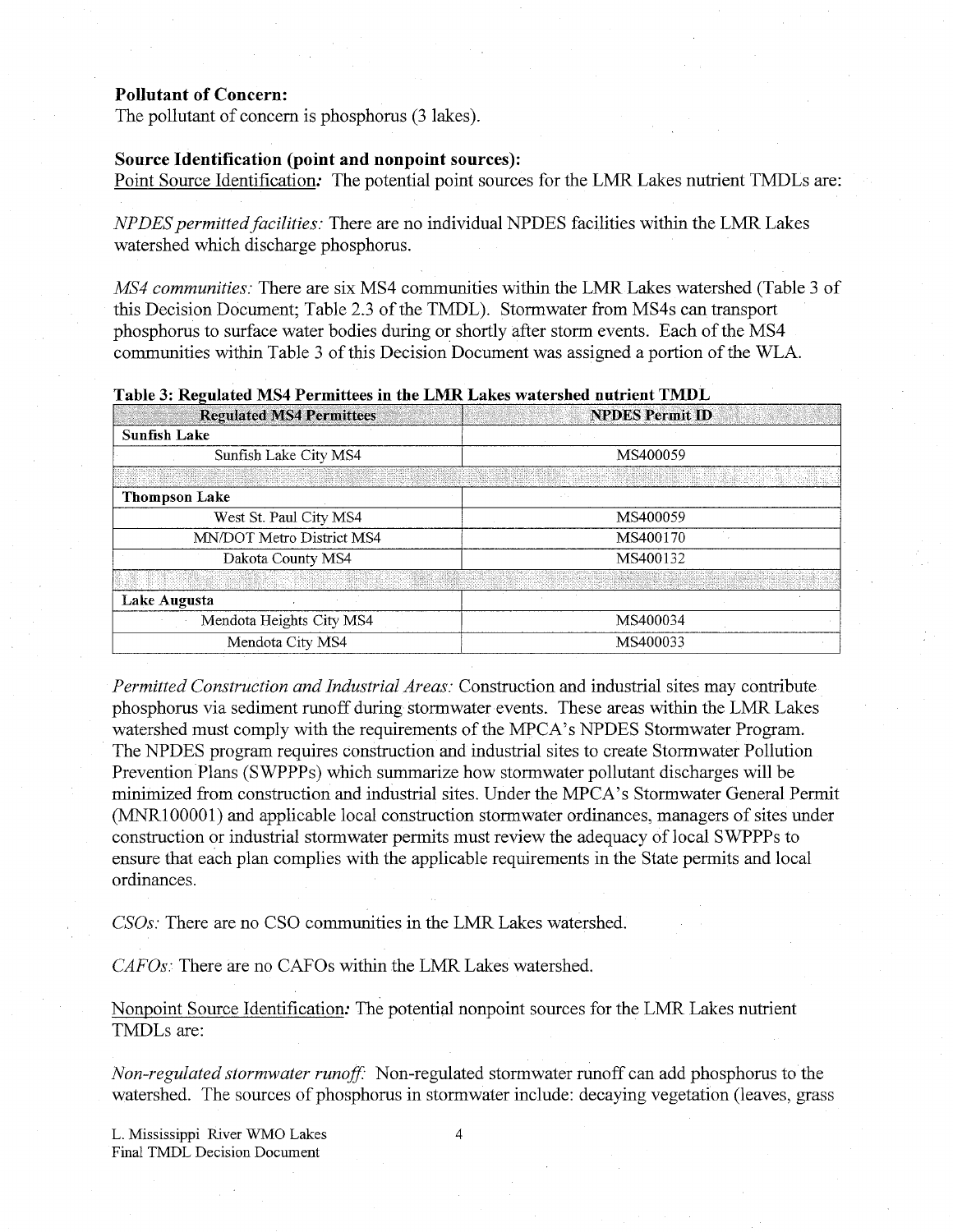clippings, etc.), domestic and wild animal wastes, soil particles, and phosphorus-containing fertilizers.

*Atmospheric deposition:* Phosphorus may be added via particulate deposition. Particles from the atmosphere may fall onto lake surfaces or other surfaces within the LMR Lakes watershed. Phosphorus can be bound to these particles which may add to the phosphorus inputs to surface water environments.

*Wildlife:* Wildlife is a known source of nutrients in water bodies as many animals spend time in or around water bodies. Deer, geese, ducks, raccoons, and other animals all create potential sources of nutrients. Wildlife contributes to the potential impact of contaminated runoff from animal habitats, such as park areas, forest, and rural areas.

*Internal loading:* The release of phosphorus from lake sediments via physical disturbance from benthic fish (rough fish, ex. carp), from wind mixing the water column, and from decaying curlyleaf pondweed may all contribute internal phosphorus loading to the three lakes. Phosphorus may build up in the bottom waters of the lake and may be resuspended or mixed into the water column when the thermocline decreases and the lake water mixes.

#### **Future Growth:**

Almost the entire areal extent of the LMR Lakes watershed is covered under MS4 permits. MPCA does not expect the load allocations to change in the future. The wasteload and load allocations were calculated for all current sources. Any expansion of point or nonpoint sources will need to comply with the respective WLA and LA values calculated in the LMR Lakes watershed TMDLs.

The EPA finds that the TMDL document submitted by the MPCA satisfies the requirements of the first criterion.

**2. Description of the Applicable Water Quality Standards and Numeric Water Quality Target** 

The TMDL submittal must include a description of the applicable State/Tribal water quality standard, including the designated use(s) of the waterbody, the applicable numeric or narrative water quality criterion, and the antidegradation policy (40 C.F.R.  $\S$ 130.7(c)(1)). EPA needs this information to review the loading capacity determination, and load and wasteload allocations, which are required by regulation.

The TMDL submittal must identify a numeric water quality target(s) – a quantitative value used to measure whether or not the applicable water quality standard is attained. Generally, the pollutant of concern and the numeric water quality target are, respectively, the chemical causing the impairment and the numeric criteria for that chemical (e.g., chromium) contained in the water quality standard. The TMDL expresses the relationship between any necessary reduction of the pollutant of concern and the attainment of the numeric water quality target. Occasionally, the pollutant of concern is different from the pollutant that is the subject of the numeric water quality target (e.g., when the pollutant of concern is phosphorus and the numeric water quality target is expressed as Dissolved Oxygen (DO) criteria). In such cases, the TMDL submittal should explain the linkage between the pollutant of concern and the chosen numeric water quality target.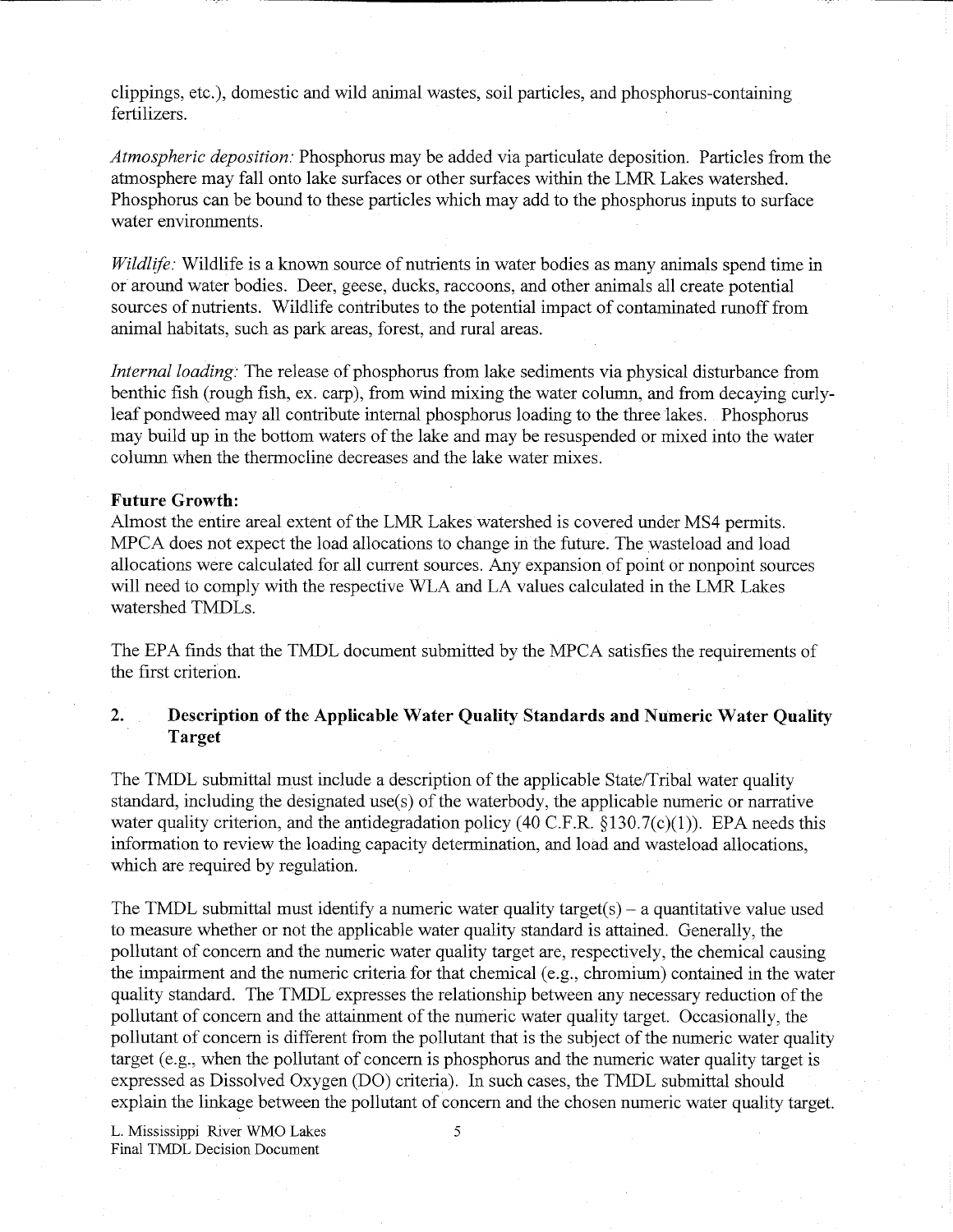## **Comment:**

## **Designated Uses:**

Minnesota Rule Chapter 7050 designates uses for waters of the state. The LMR Lakes are designated as Class 2B water for aquatic recreation use (boating, swimming, fishing, etc.). The Class 2 aquatic recreation designated use is described in Minnesota Rule 7050.0140 (3):

*"Aquatic life and recreation includes all waters of the state that support or may support fish, other aquatic life, bathing, boating, or other recreational purposes and for which quality control is or may be necessary to protect aquatic or terrestrial life or their habitats or the public health, safety, or welfare. "* 

#### **Standards:**

*Narrative Criteria:* Minnesota Rule 7050.0150 (3) set forth narrative criteria for Class 2 waters of the State:

*"For all Class 2 waters, the aquatic habitat, which includes the waters of the state and stream bed, shall not be degraded in any material manner, there shall be no material increase in undesirable slime growths or aquatic plants, including algae, nor shall there be any significant increase in harmful pesticide or other residues in the waters, sediments, and aquatic flora andfauna; the normal fishery and lower aquatic biota upon which it is dependent and the use thereof shall not be seriously impaired or endangered, the species composition shall not be altered materially, and the propagation or migration of the fish and other biota normally present shall not be prevented or hindered by the discharge of any sewage, industrial waste, or other wastes to the waters. "* 

#### *Numeric criteria:*

Numeric criteria for total phosphorus, chlorophyll-a (chl-a), and Secchi Disk (SD) depth are set forth in Minnesota Rules 7050.0222. These three parameters are the eutrophication standards that must be achieved to attain the aquatic recreation designated use. The numeric eutrophication standards which are applicable to the lakes are those set forth for Class 2B shallow and deep lakes in the NCHF Ecoregion (Table 4 of this Decision Document). Sunfish Lake and Augusta Lake are defined as deep lakes and Thompson Lake is defined as a shallow lake. In developing the lake nutrient standards for Minnesota lakes, the MPCA evaluated data from a large crosssection of lakes within each of the State's ecoregions. Clear relationships were established between the causal factor, TP, and the response variables, chl-a and SD.

| Table 4: MPCA Eutrophication Criteria for shallow and deep lakes in the NCHF |  |  |  |
|------------------------------------------------------------------------------|--|--|--|
| Ecoregion                                                                    |  |  |  |

| Parameter                    | <b>Eutrophication Standard</b><br>(shallow) | <b>Eutrophication Standard (deep)</b> |
|------------------------------|---------------------------------------------|---------------------------------------|
| Total Phosphorus $(\mu g/L)$ | TP < 60                                     | TP < 40                               |
| Chlorophyll-a $(\mu g/L)$    | chl-a $\leq$ 20                             | chl- $a < 14$                         |
| Secchi Depth (m)             | SD > 1.0                                    | SD > 1.4                              |

## *Target:*

MPCA selected a target of 40  $\mu$ g/L of TP (deep lakes) or 60  $\mu$ g/L of TP (shallow lakes) to develop the lake nutrient TMDLs.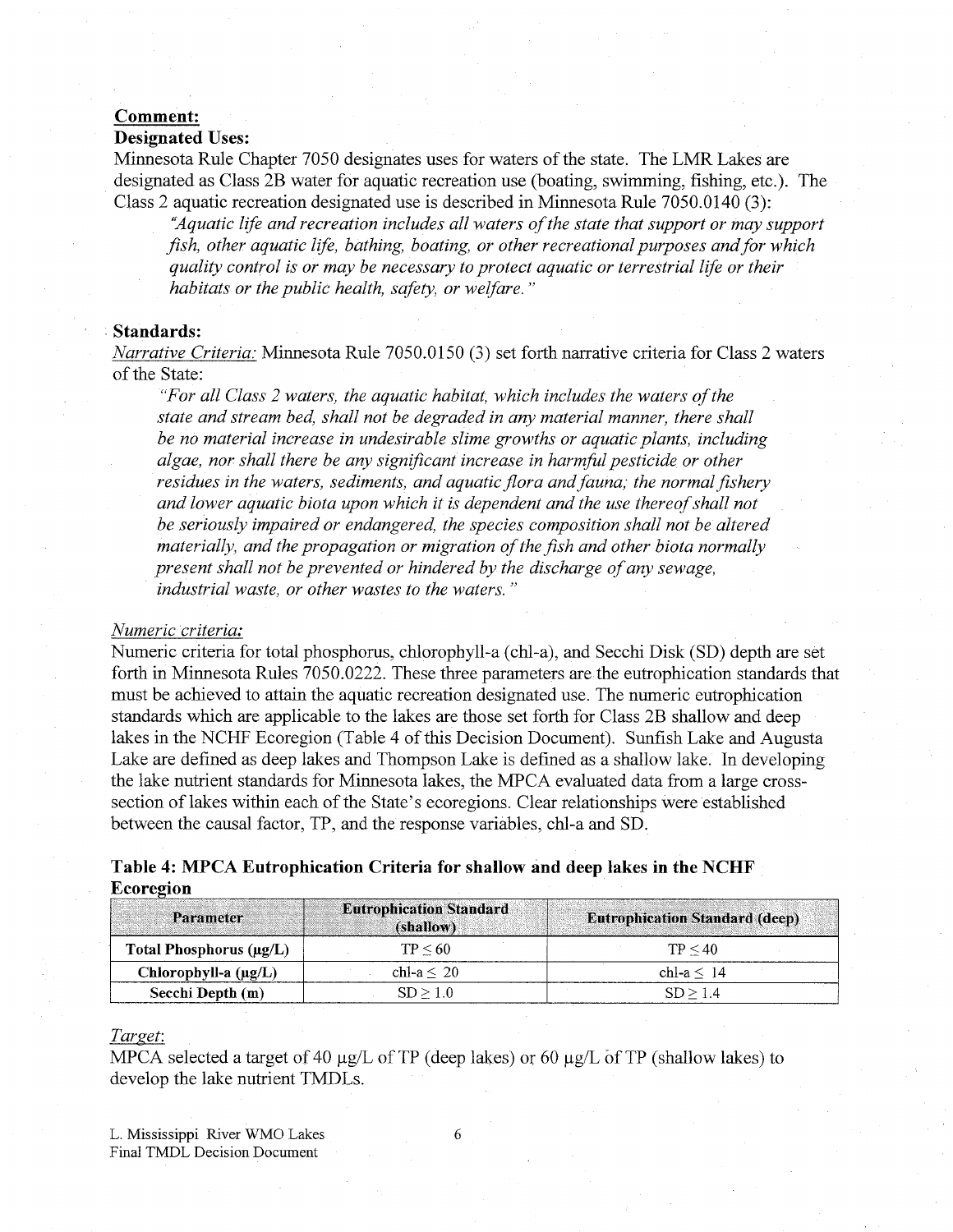MPCA selected total phosphorus as the appropriate parameter to address eutrophication problems in the lakes because of the interrelationships between TP and chl-a, as well as SD. Algal abundance is measured by chl-a, which is a pigment found in algal cells. As more phosphorus becomes available, algae growth can increase. Increased algae in the water column will decrease water clarity that is measured by SD.

The EPA finds that the TMDL document submitted by the MPCA satisfies the requirements of the second criterion.

## **3. Loading Capacity - Linking Water Quality and Pollutant Sources**

A TMDL must identify the loading capacity of a waterbody for the applicable pollutant. EPA regulations define loading capacity as the greatest amount of a pollutant that a water can receive without violating water quality standards (40 C.F.R. §130.2(f)).

The pollutant loadings may be expressed as either mass-per-time, toxicity or other appropriate measure (40 C.F.R. §130.2(i)). If the TMDL is expressed in terms other than a daily load, e.g., an annual load, the submittal should explain why it is appropriate to express the TMDL in the unit of measurement chosen. The TMDL submittal should describe the method used to establish the cause-and-effect relationship between the numeric target and the identified pollutant sources. In many instances, this method will be a water quality model.

The TMDL submittal should contain documentation supporting the TMDL analysis, including the basis for any assumptions; a discussion of strengths and weaknesses in the analytical process; and results from any water quality modeling. EPA needs this information to review the loading capacity determination, and load and wasteload allocations, which are required by regulation.

TMDLs must take into account *critical conditions* for steam flow, loading, and water quality parameters as part of the analysis of loading capacity (40 C.F.R.  $\S$ 130.7(c)(1)). TMDLs should define applicable *critical conditions* and describe their approach to estimating both point and nonpoint source loadings under such *critical conditions.* In particular, the TMDL should discuss the approach used to compute and allocate nonpoint source loadings, e.g., meteorological conditions and land use distribution.

## **Comment:**

The approach utilized by the MPCA to calculate the loading capacity for the LMR Lakes for nutrients was described in Section 2.4 and Appendix A of the final TMDL document.

Runoff modeling: The watershed for each of the three lakes is urbanized, and little natural drainage remains. The watersheds are drained by stormwater drainage systems consisting of a series of pipes, ponds, and other stormwater features. To model the watersheds, MPCA used the P8 Model (Program for Predicting Polluting Particle Passage thru Pits, Puddles, & Ponds). P8 is a model that allows the user to link precipitation run-off into stormwater systems and then to "route" water through various flow structures and BMPs, and to track changes in flows and pollutant loads. The model allows a user to predict the generation and transport of stormwater runoff pollutants in urban watersheds. Continuous water-balance and mass-balance calculations are performed on a user-defined system, and the model generates loadings on a monthly basis (Appendix  $A.1$  of the TMDL).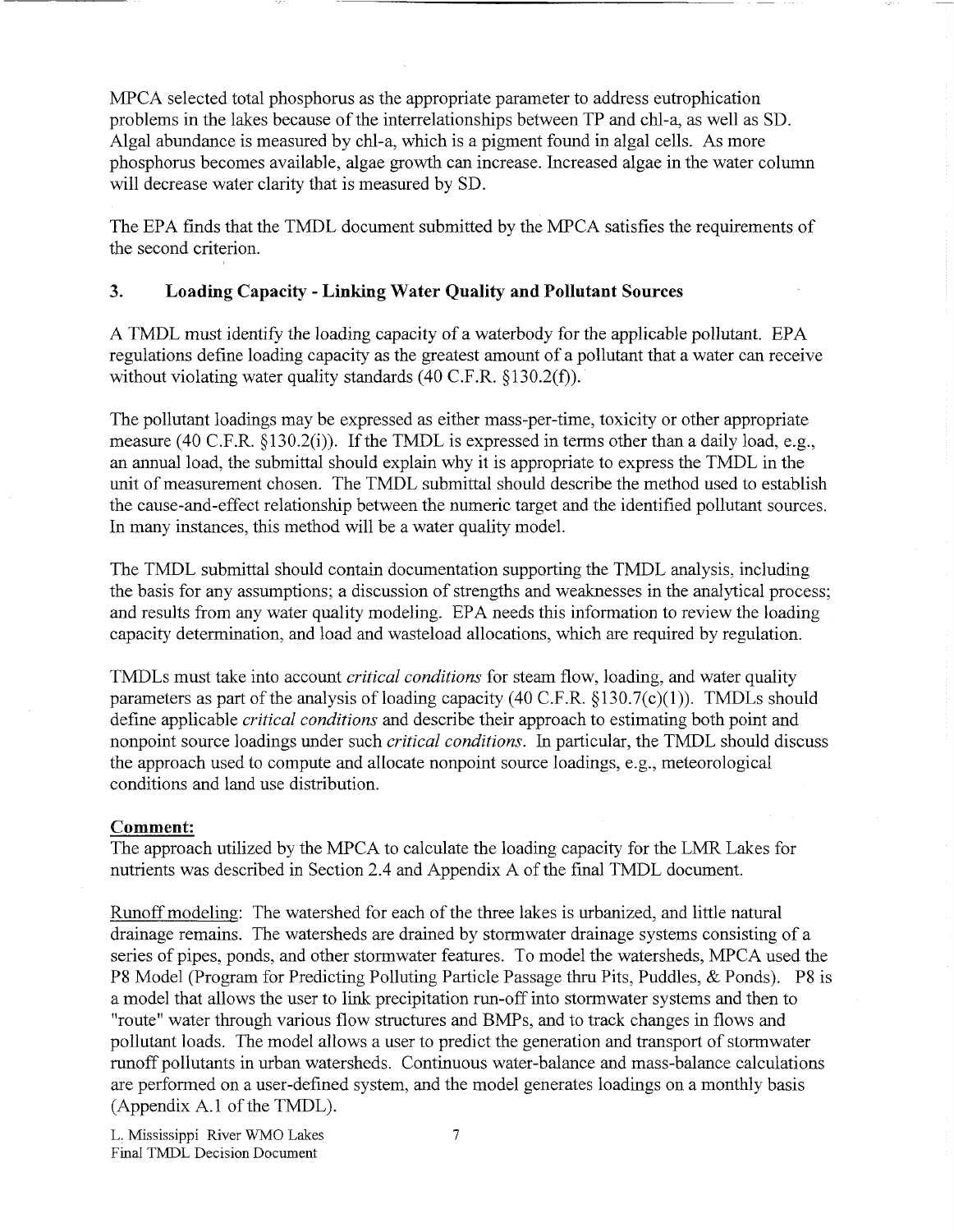After delineating the boundaries of the MS4 districts, MPCA determined the amount of impervious cover in the watershed of each of the lakes (Appendix A.1.2 of the TMDL). MPCA then analyzed the stormwater features (ponds, weir heights, etc.) and developed a routing "map" of stormwater in each watershed. MPCA then ran the model for various storm events to determine the current rate of removal for the various existing stormwater features. Based on this effort, the current loading of TP to the lakes was determined (Table A.9 of Appendix A of the TMDL). The current loads were then calculated for each MS4 based upon the area.

In-Lake modeling: Once the watershed loading calculations were developed for each lake, MPCA used a spreadsheet-based mass balance model to determine the lake loads based upon the TP loading. The spreadsheet model was first used to develop a water mass balance in the lakes to determine the impacts of groundwater inflow/outflow on the lakes.

Once the water balance was complete, the spreadsheet was used to calculate the phosphorus mass balance in each lake, based upon the results of the P8 model, the groundwater inflow/outflow, and internal loading. Further details on the modeling efforts are in Appendix A of the TMDL.

*Lake Augusta:* The TMDL for Lake Augusta is in Table 5 of this Decision Document. The MPCA's source modeling results indicated that there is significant internal load contributing phosphorus to the water column in Lake Augusta (approximately 87% of the TP load, Figure 2.8 of the final TMDL document). MPCA focused the source reduction efforts for Lake Augusta on attenuating the load from internal sources. This strategy was determined based on MPCA's source modeling results which demonstrated that a majority of the load which was negatively impacting water quality was originating from internal sources.

MPCA explained that in some of the subwatersheds of the LMR Lakes watershed there exist best management practices (BMPs) and natural waterbodies (i.e., other lakes and wetlands) which act to remove phosphorus from watershed runoff (page 23 of the final TMDL document). In these instances phosphorus is removed from runoff prior to that runoff reaching streams and lakes. MPCA accounted for these conditions within its P8 modeling efforts and subwatershed phosphorus contributions. MPCA calculated that the stormwater control devices in the watershed removed approximately 44% of the phosphorus load which would have contributed to Lake Augusta (Table 2.5 of the final TMDL document).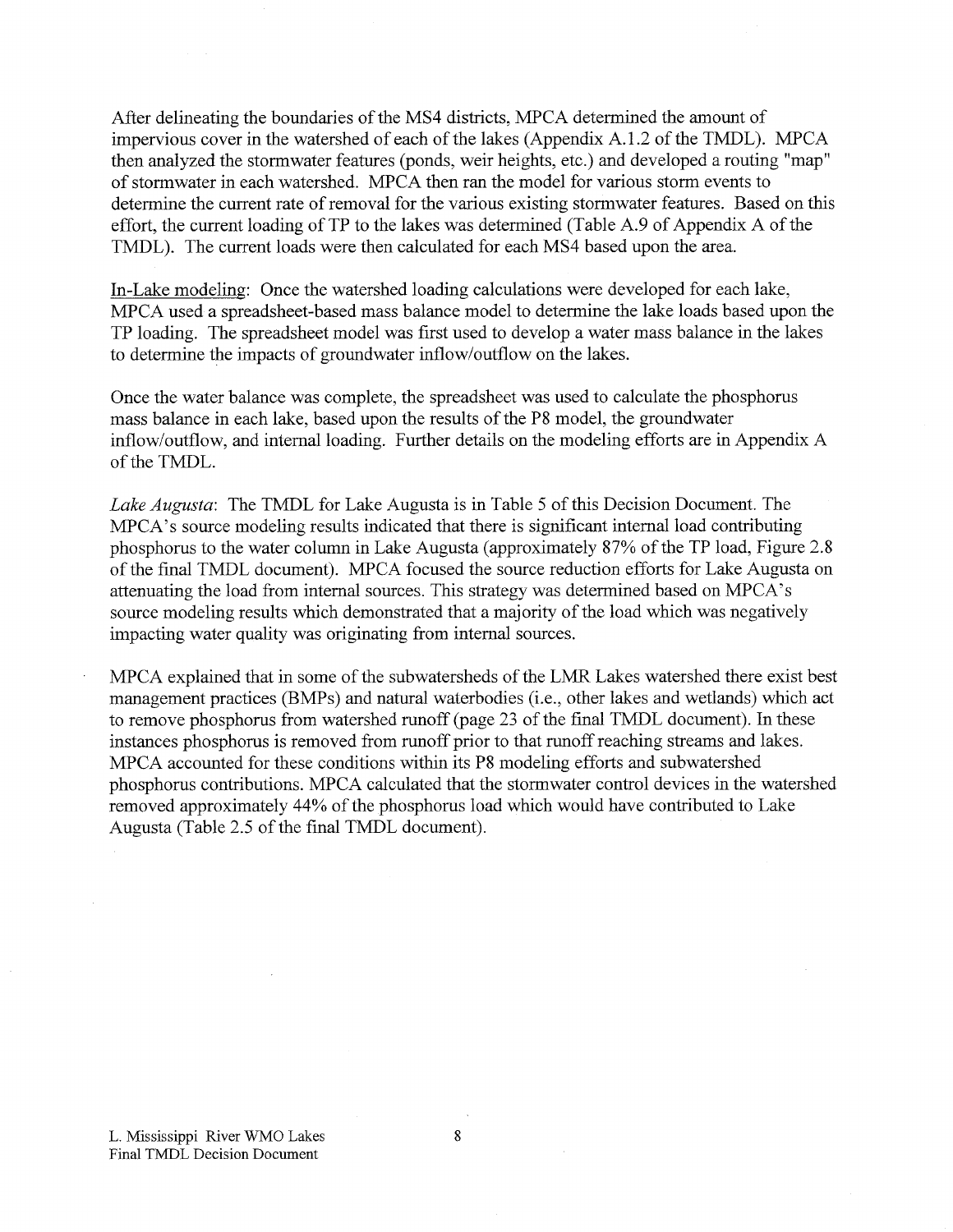|           |                            | <b>Existing TP</b> | Allowable TP load | <b>Estimated</b> |                            |
|-----------|----------------------------|--------------------|-------------------|------------------|----------------------------|
|           |                            | Load lbs/yr        | lbs/vr            | lbs/day          | Load<br><b>Reduction %</b> |
|           | <b>Total WLA</b>           | 41.25              | 41.25             | 0.1130           |                            |
| Wasteload | Construction/Industrial SW | 0.41               | 0.41              | 0.0011           | $\Omega$                   |
|           | Mendota Heights City MS4   | 40.72              | 40.72             | 0.1116           | $\Omega$                   |
|           | Mendota City MS4           | 0.12               | 0.12              | 0.0003           | $\overline{0}$             |
|           | <b>Total LA</b>            | 322.09             | 75.82             | 0.2077           | 76                         |
| Load      | Atmospheric deposition     | 7.49               | 7.49              | 0.0205           | $\Omega$                   |
|           | Internal load              | 314.60             | 68.33             | 0.1872           | 78                         |
|           | <b>MOS</b>                 |                    | 13.08             | 0.0356           |                            |
|           | <b>Total Load</b>          | 363.34             | 130.08            | 0.3564           | 64                         |

### **Table 5: TMDL Summary for Lake Augusta**

*Sunfish Lake:* The TMDL for Sunrise Lake is in Table 6 of this Decision Document. The MPCA's source modeling results indicated that there is significant internal load contributing phosphorus to the water column in Sunfish Lake (approximately 90% of the TP load, Figure 2.7 of the final TMDL document). MPCA focused the source reduction efforts for Sunfish Lake on attenuating the load from internal sources. This strategy was determined based on MPCA's source modeling results which demonstrated that a majority of the load which was negatively impacting water quality was originating from internal sources.

MPCA explained that in some of the subwatersheds of the LMR Lakes watershed there exist BMPs and natural waterbodies (i.e., other lakes and wetlands) which act to remove phosphorus from watershed runoff (page 23 of the final TMDL document). In these instances phosphorus is removed from runoff prior to that runoff reaching streams and lakes. MPCA accounted for these conditions within its P8 modeling efforts and subwatershed phosphorus contributions. MPCA calculated that the stormwater control devices in the watershed removed approximately 21% of the phosphorus load which would have contributed to Sunfish Lake (Table 2.5 of the final TMDL document).

|           |                            | <b>Existing TP</b> |        | Allowable TP load | <b>Estimated</b> |
|-----------|----------------------------|--------------------|--------|-------------------|------------------|
|           |                            | Load lbs/yr        | lbs/yr | lbs/day           | Load             |
|           |                            |                    |        |                   | Reduction %      |
|           | <b>Total WLA</b>           | 10.00              | 10.00  | 0.0274            |                  |
|           |                            |                    |        |                   |                  |
| Wasteload | Construction/Industrial SW | 0.10               | 0.10   | 0.0003            |                  |
|           | Sunfish MS4                | 9.90               | 9.90   | 0.0271            | 0                |
|           | <b>Total LA</b>            | 168.91             | 97.27  | 0.2662            | 42               |
| Load      |                            |                    |        |                   |                  |
|           | Atmospheric deposition     | 7.52               | 7.52   | 0.0206            | ×.               |
|           | Internal load              | 161.39             | 89.75  | 0.2456            | 44               |
|           | <b>MOS</b>                 |                    | 11.92  | 0.0327            |                  |
|           | <b>Total Load</b>          | 178.91             | 119.19 | 0.3263            | 33               |

#### **Table 6: TMDL Summary for Sunfish Lake**

*Thompson Lake:* The TMDL for Thompson Lake is in Table 7 of this Decision Document. The model results indicated that there is not significant internal loading to Thompson Lake (Figure 2.11 of the final TMDL document). MPCA noted that because of the small size of the lake, lake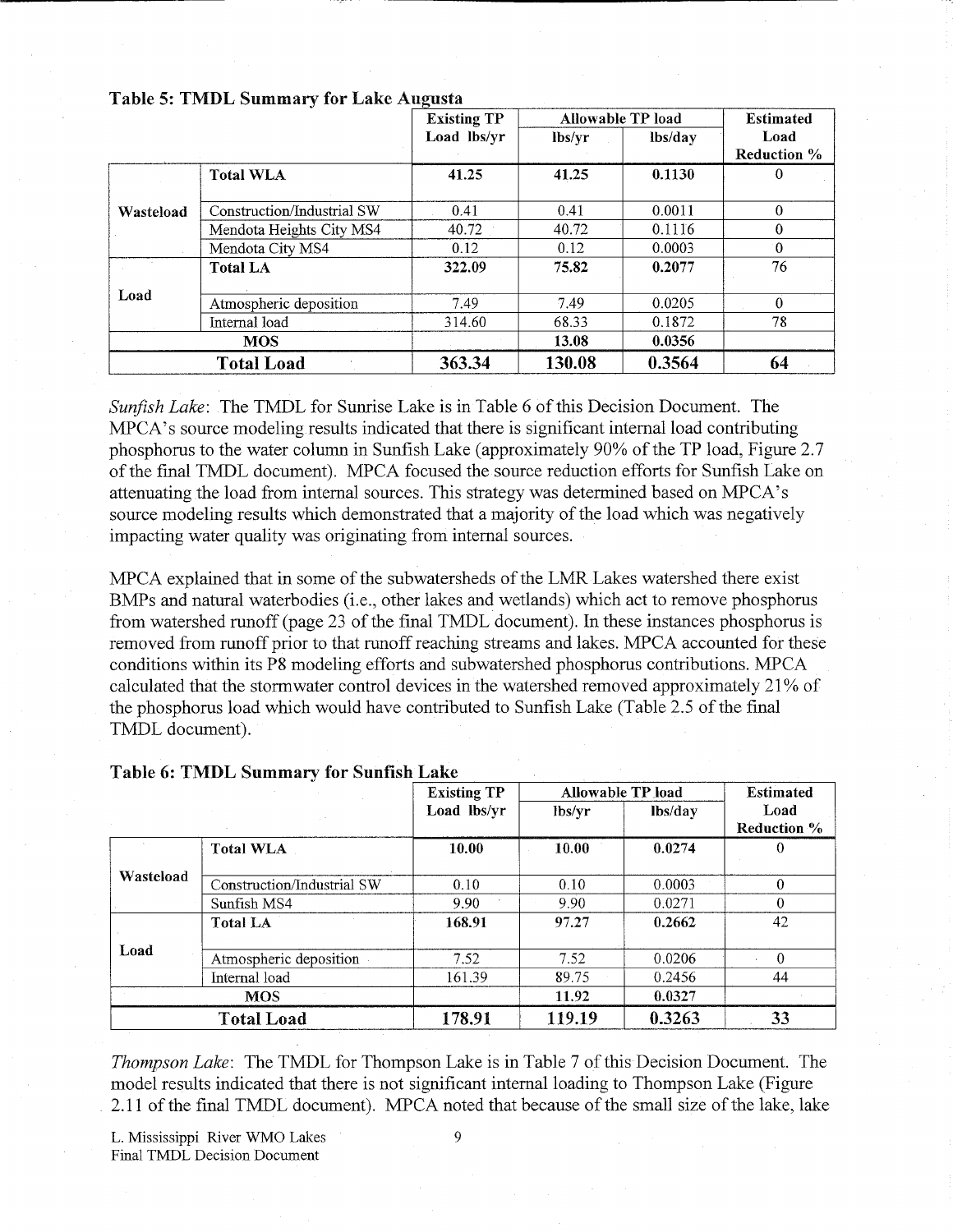water quality fluctuates repeatedly during the year in response to smaller precipitation events (as compared to the other two deep lakes).

MPCA explained that in some of the subwatersheds of the LMR Lakes watershed there exist BMPs and natural waterbodies (i.e., other lakes and wetlands) which act to remove phosphorus from watershed runoff (page 23 of the final TMDL document). In these instances phosphorus is removed from runoff prior to that runoff reaching streams and lakes. Thompson Lake did not have quantifiable TP reductions from BMPs or natural attenuation in its direct subwatershed. Also, MPCA determined via its modeling efforts that internal load was '0' and that a majority of the TP loading to Thompson Lake was due to watershed sources (i.e., MS4 contributions).

|           |                            | <b>Existing TP</b> |        | Allowable TP load | <b>Estimated</b>   |
|-----------|----------------------------|--------------------|--------|-------------------|--------------------|
|           |                            | Load lbs/yr        | lbs/yr | lbs/day           | Load               |
|           |                            |                    |        |                   | <b>Reduction %</b> |
|           | <b>Total WLA</b>           | 100.60             | 70.24  | 0.328             | 30                 |
|           |                            |                    |        |                   |                    |
| Wasteload | Construction/Industrial SW | <b>NA</b>          | 0.79   | 0.004             | $\Omega$           |
|           | MN/DOT Metro MS4           | 5.07               | 3.35   | 0.016             | 34                 |
|           | Dakota County MS4          | 3.58               | 2.50   | 0.010             | 30                 |
|           | West St. Paul City MS4     | 91.95              | 63.60  | 0.298             | 31                 |
|           | <b>Total LA</b>            | 1.56               | 1.56   | 0.007             | $\cdot$ 0          |
|           |                            |                    |        |                   |                    |
| Load      | Load Allocation            | 0.94               | 0.94   | 0.004             | $\Omega$           |
|           | Atmospheric deposition     | 0.62               | 0.62   | 0.003             | $\Omega$           |
|           | Internal load              | $^{\circ}$ 0       | 0      | $\Omega$          | $\Omega$           |
|           | <b>MOS</b>                 |                    | 7.97   | 0.372             |                    |
|           | <b>Total Load</b>          | 102.16             | 79.77  | 0.372             | 22                 |

|  |  | Table 7: TMDL Summary for Thompson Lake |
|--|--|-----------------------------------------|
|--|--|-----------------------------------------|

MPCA subdivided the loading capacity among the WLA, LA and MOS components of the TMDL (Tables 5-7 of this Decision Document). These calculations were based on the critical condition, the summer growing season, which is typically when the water quality in the lake is degraded and phosphorus loading impacts are the greatest. TMDL allocations assigned during the summer growing season will protect the lakes during the worst water quality conditions of the year. The MPCA assumed that the loading capacities established by the TMDL will be protective of water quality during the remainder of the calendar year (October through May).

E PA supports the data analysis and modeling approach utilized by MPC A in their calculation of wasteload allocations, load allocations and the margin of safety for the LMR Lakes TMDLs. E PA finds MPCA's approach for calculating the loading capacities to be reasonable and consistent with EPA guidance.

The EPA finds that the TMDL document submitted by the MPC A satisfies the requirements of the third criterion.

### **4. Load Allocations (LA)**

EPA regulations require that a TMDL include LAs, which identify the portion of the loading capacity attributed to existing and future nonpoint sources and to natural background. Load allocations may range from reasonably accurate estimates to gross allotments (40 C.F.R.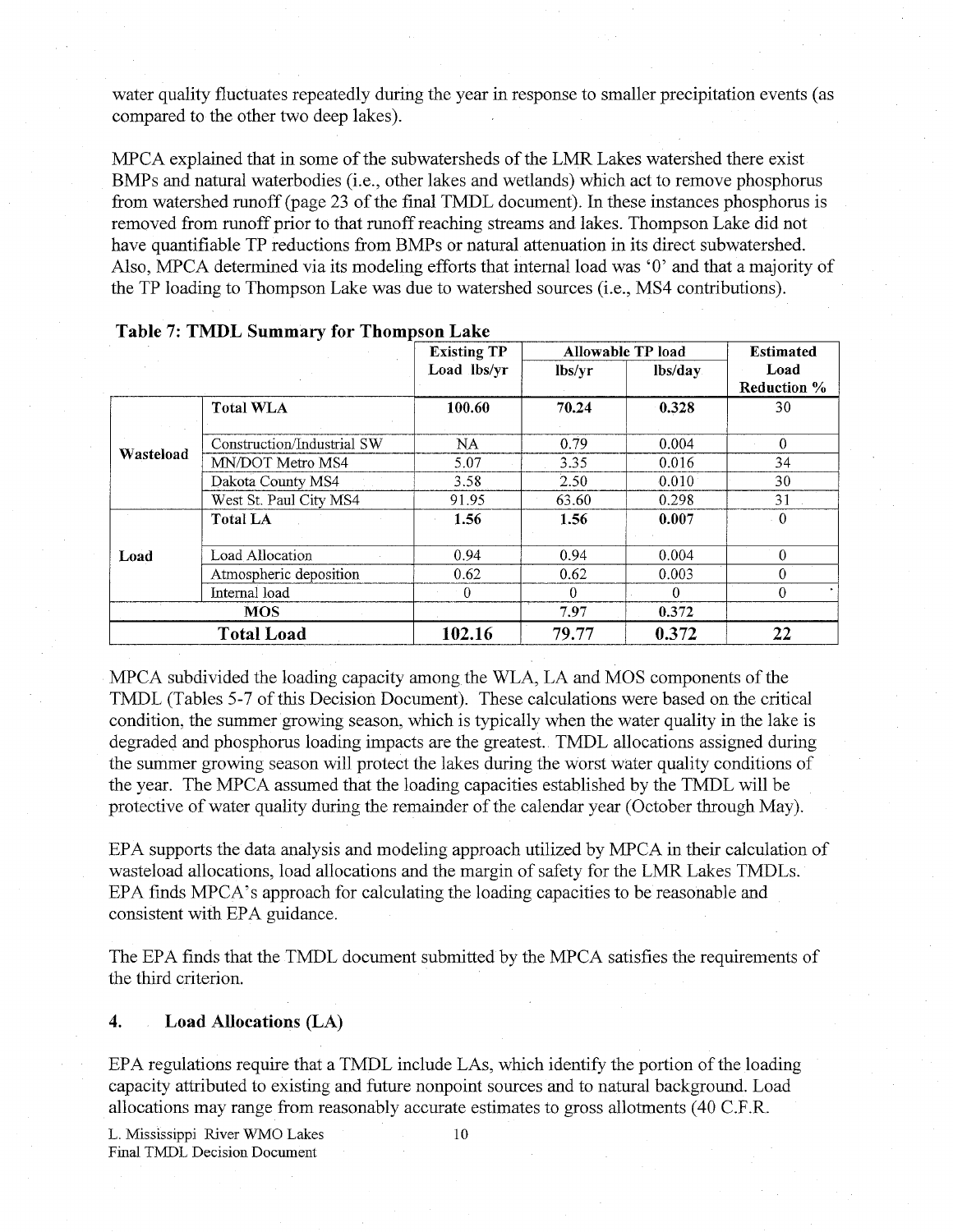$\S130.2(g)$ ). Where possible, load allocations should be described separately for natural background and nonpoint sources.

#### **Comment:**

MPCA recognized the LA for the lake nutrient TMDLs as originating from only a few sources, specifically atmospheric deposition, internal loads (for Sunfish Lake and Lake Augusta) and non-regulated stormwater contribution for Thompson Lake. MPCA subdivided portions of the LA and assigned those values to nonpoint sources dependent on the TMDL subwatershed (Tables 5-7 of this Decision Document).

MPCA determined the internal loading for the lakes based upon TP mass balance models results, and compared the results to in-lake water quality. For Sunfish Lake and Lake Augusta, the model was adjusted to include internal loading. For Thompson Lake, model results indicated there is not significant internal loading in the lake. MPC A also analyzed watershed data to determine if groundwater was a source of TP in each lake. The lakes were determined to be seepage lakes, and thus TP loads from groundwater were not found to be significant.

The EPA finds that the TMDL document submitted by the MPCA satisfies the requirements of the fourth criterion.

#### **5. Wasteload Allocations (WLAs)**

EPA regulations require that a TMDL include WLAs, which identify the portion of the loading capacity allocated to individual existing and future point source(s)  $(40 \text{ C.F.R. }$  §130.2(h), 40 C.F.R. § 130.2(f)). In some cases, WLAs may cover more than one discharger, e.g., if the source is contained within a general permit.

The individual WLAs may take the form of uniform percentage reductions or individual mass based limitations for dischargers where it can be shown that this solution meets WQSs and does not result in localized impairments. These individual WLAs may be adjusted during the NPDES permitting process. If the WLAs are adjusted, the individual effluent limits for each permit issued to a discharger on the impaired water must be consistent with the assumptions and requirements of the adjusted WLAs in the TMDL. If the WLAs are not adjusted, effluent limits contained in the permit must be consistent with the individual WLAs specified in the TMDL. If a draft permit provides for a higher load for a discharger than the corresponding individual WL A in the TMDL, the State/Tribe must demonstrate that the total WLA in the TMDL will be achieved through reductions in the remaining individual WLAs and that localized impairments will not result. All permittees should be notified of any deviations from the initial individual WLAs contained in the TMDL. EPA does not require the establishment of a new TMDL to reflect these revised allocations as long as the total WLA, as expressed in the TMDL, remains the same or decreases, and there is no reallocation between the total WL A and the total LA .

#### **Comment:**

MPCA assigned a portion of the WLA to six regulated MS4 permittees within the LMR Lakes nutrient TMDLs, and set aside a percentage of each TMDL's loading capacity for construction and industrial stormwater. Table 3 of this Decision Document lists all the MS4 permittees that were assigned WLAs in the nutrient TMDLs. Tables 5-7 of this Decision Document provide the WLAs for each MS4 permittee in each of the three lakes addressed by this TMDL.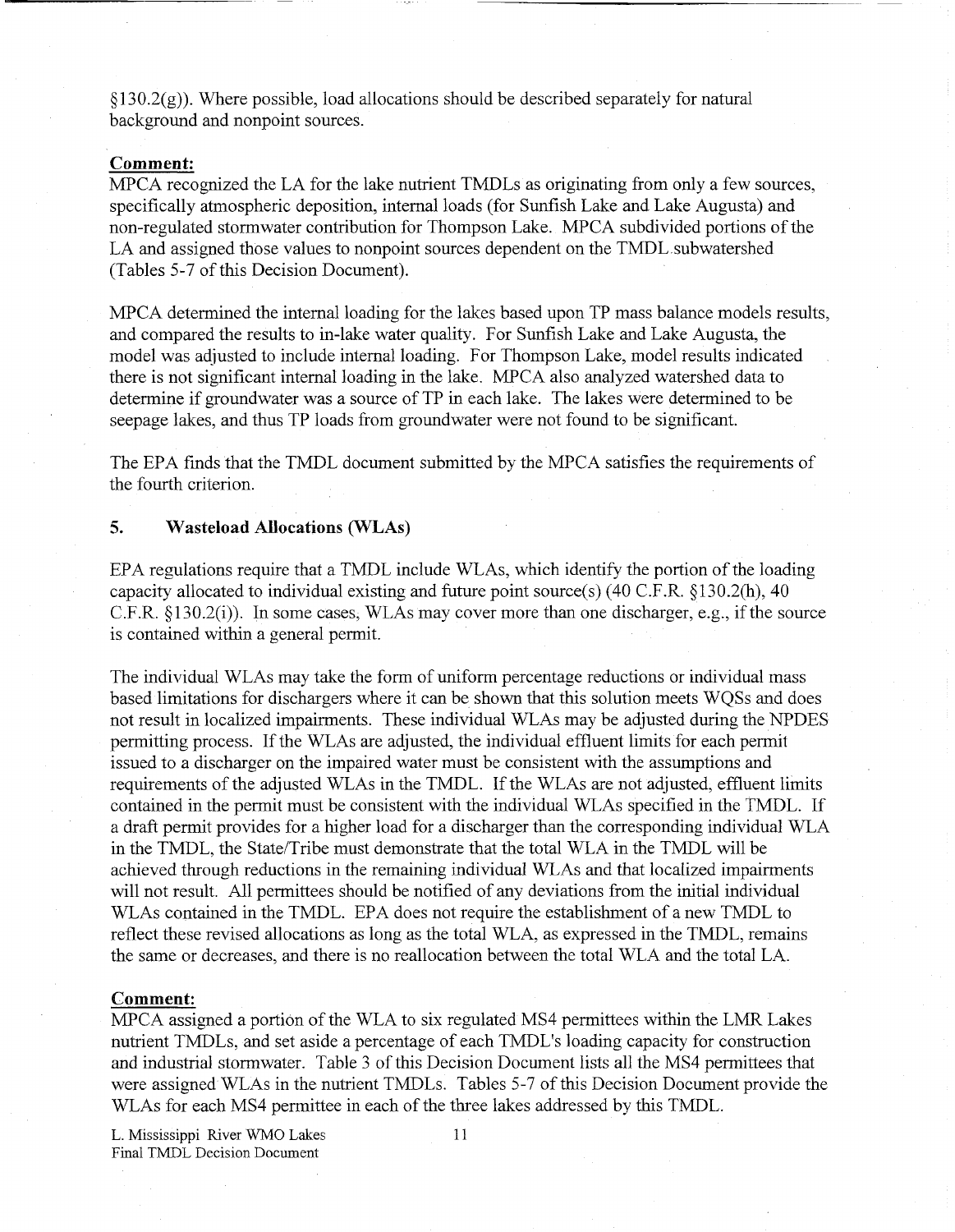WLA were assigned based on the necessary TP load reductions for achieving the TP water quality target. To determine the MS4 WLAs, MPCA first determined the land area for each watershed that was under an MS4 permit. MPCA also considered the amount of impervious cover present in each MS4 jurisdiction, and the removal efficiencies of existing stormwater practices. Where the water quality spreadsheet model indicated additional reductions were needed, MPCA reduced the stormwater allocations until the water quality criteria were met.

MPCA set aside 1% of the total WLA to account for TP loading from construction and industrial stormwater. This WLA accounts for any construction stormwater or industrial stormwater generated within the TMDL watersheds (Section 2.4 of the final TMDL document).

MPCA explained that BMPs and other stormwater control measures should be implemented at active construction sites to limit the discharge of pollutants of concern. BMPs and other stormwater control measures which should be implemented at construction sites are defined in the State's NPDES/State Disposal System (SDS) General Stormwater Permit for Construction Activity (MNR100001). If a construction site owner/operator obtains coverage under the NPDES/SDS General Stormwater Permit and properly selects, installs and maintains all BMPs required under the permit, including those related to impaired waters discharges and any applicable additional requirements found in Appendix A of the Construction General Permit, the stormwater discharges would be expected to be consistent with the WLA in this TMDL.

The WLA for stormwater discharges from sites where there is industrial activity reflects the number of sites in the watershed for which NPDES industrial stormwater permit coverage is required, and the BMPs and other stormwater control measures that should be implemented at the sites to limit the discharge of pollutants of concern. BMPs and other stormwater control measures which should be implemented at the industrial sites are defined in the State's NPDES/SDS Industrial Stormwater Multi-Sector General Permit (MNR050000) or NPDES/SDS General Permit for Construction Sand & Gravel, Rock Quarrying and Hot Mix Asphalt Production facilities (MNG490000). If a facility owner/operator obtains coverage under the appropriate NPDES/SDS General Stormwater Permit and properly selects, installs and maintains all BMPs required under the permit, the stormwater discharges would be expected to be consistent with the WLA in this TMDL.

There are no CSOs or CAFOs within the LMR Lakes watershed, therefore, CSOs and CAFOs were not given an allocation (WLA =  $0$ ).

The EPA finds that the TMDL document submitted by the MPCA satisfies the requirements of the fifth criterion.

#### **6. Margin of Safety (MOS)**

The statute and regulations require that a TMDL include a margin of safety (MOS) to account for any lack of knowledge concerning the relationship between load and wasteload allocations and water quality (CWA §303(d)(1)(C), 40 C.F.R. §130.7(c)(l)). EPA's 1991 TMDL Guidance explains that the MOS may be implicit, i.e., incorporated into the TMDL through conservative assumptions in the analysis, or explicit, i.e., expressed in the TMDL as loadings set aside for the MOS. If the MOS is implicit, the conservative assumptions in the analysis that account for the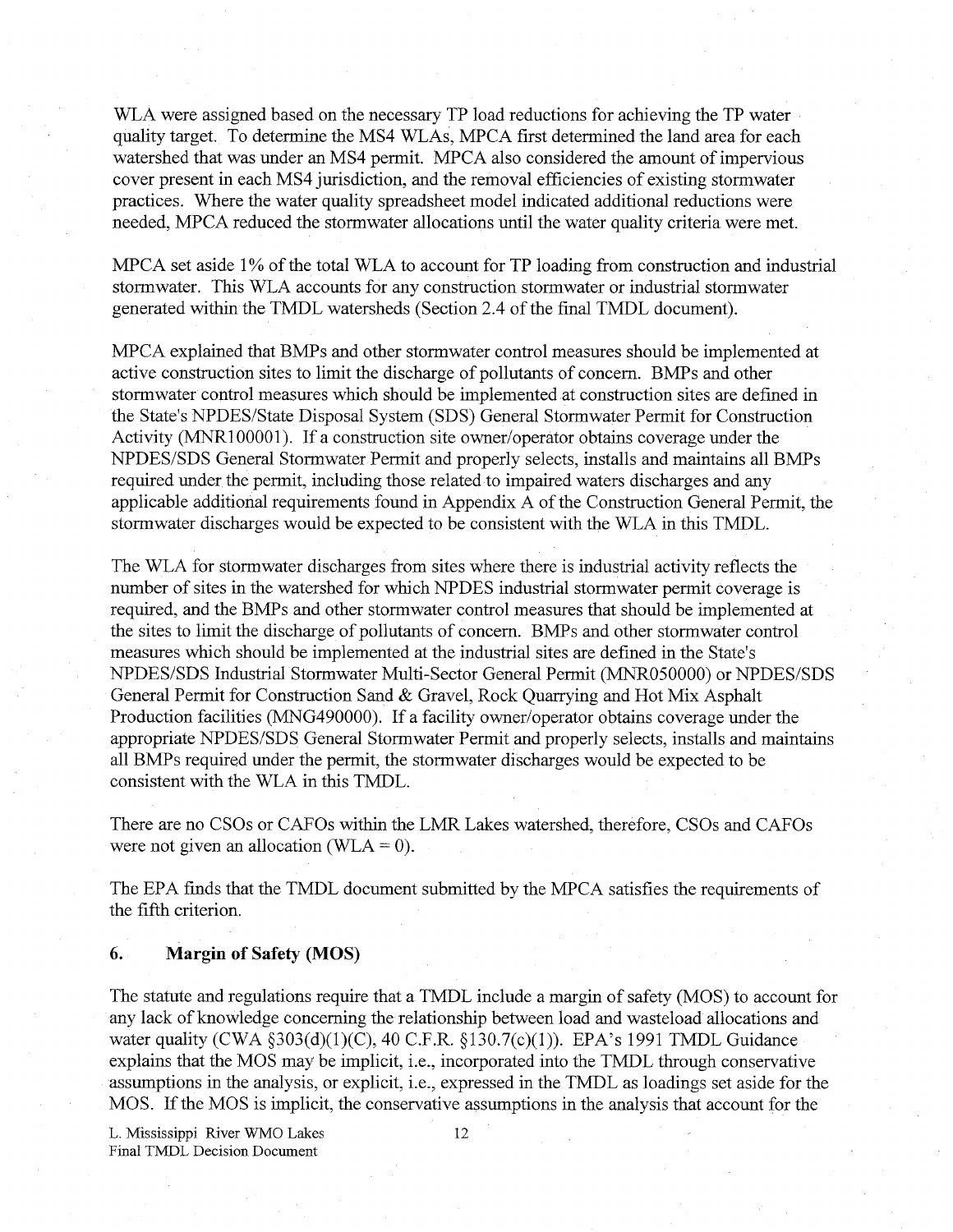MOS must be described. If the MOS is explicit, the loading set aside for the MOS must be identified.

#### **Comment:**

The LMR Lakes nutrient TMDLs incorporated an explicit MOS of 10% of the total loading capacity (Tables 5-7 of this Decision Document). MPC A noted that the 10% is reasonable due to the results of the generally good calibration of the P8 model for both hydrology and pollutant loading (Section A.4 of Appendix A of the TMDL). The calibration results indicate the model adequately characterize the waterbodies, and therefore additional MOS is not needed.

The EPA finds that the TMDL document submitted by the MPCA contains an appropriate MOS satisfying the requirements of the sixth criterion.

## **7. Seasonal Variation**

The statute and regulations require that a TMDL be established with consideration of seasonal variations. The TMDL must describe the method chosen for including seasonal variations.  $(CWA §303(d)(1)(C), 40 C.F.R. §130.7(c)(1)).$ 

#### **Comment:**

Nutrient influxes to the LMR Lakes typically occur during wet weather events. Critical conditions that impact the response of the lakes to nutrient inputs occur during periods of low flow in the summer. During low flow periods, nutrients accumulate, there is less assimilative capacity within the water body, water temperatures increase, and algae thrives. Increased algal growth during low flow periods can deplete dissolved oxygen within the water column.

The nutrient targets employed in the LMR Lakes nutrient TMDLs were based on the average nutrient values collected during the growing season (June 1 to September 30). The water quality criteria were designed to meet the period of the year where the frequency and severity of algal growth is the greatest, the mid-late summer. The mid-late summer time period is typically when eutrophication standards are exceeded and water quality in the lakes is deficient. By calibrating the TMDL development efforts to protect water bodies during the worst water quality conditions of the year, MPCA assumes that the loading capacities established by the TMDLs will be protective of water quality during the remainder of the calendar year (October through May).

The EPA finds that the TMDL document submitted by the MPCA satisfies the requirements of the seventh criterion.

### **8. Reasonable Assurance**

When a TMDL is developed for waters impaired by point sources only, the issuance of a NPDES permit(s) provides the reasonable assurance that the wasteload allocations contained in the TMDL will be achieved. This is because 40 C.F.R.  $122.44(d)(1)(vi)(B)$  requires that effluent limits in permits be consistent with, "the assumptions and requirements of any available wasteload allocation" in an approved TMDL.

When a TMDL is developed for waters impaired by both point and nonpoint sources, and the WLA is based on an assumption that nonpoint source load reductions will occur, EPA's 1991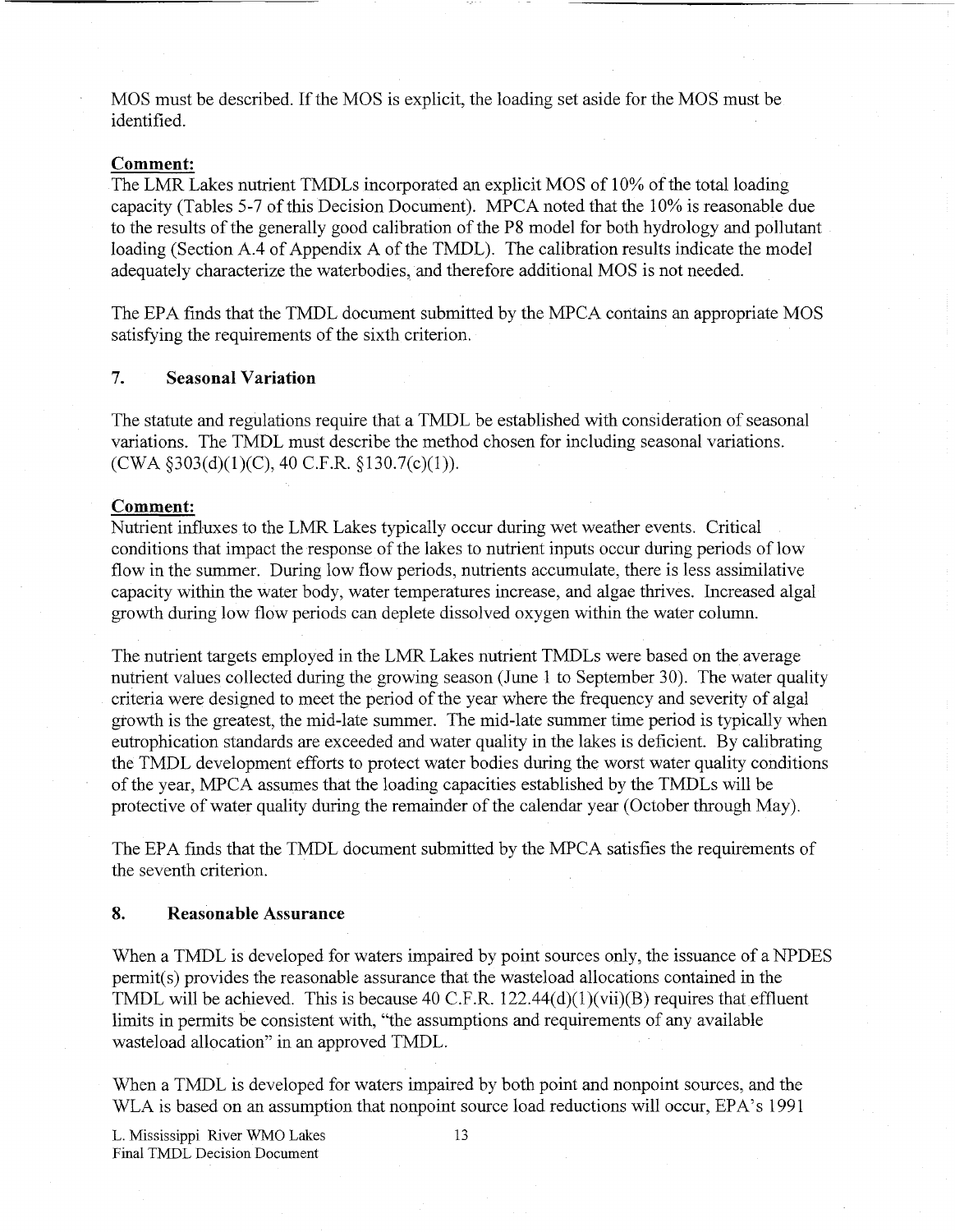TMDL Guidance states that the TMDL should provide reasonable assurances that nonpoint source control measures will achieve expected load reductions in order for the TMDL to be approvable. This information is necessary for EPA to determine that the TMDL, including the load and wasteload allocations, has been established at a level necessary to implement water quality standards.

EPA's August 1997 TMDL Guidance also directs Regions to work with States to achieve TMDL load allocations in waters impaired only by nonpoint sources. However, EPA cannot disapprove a TMDL for nonpoint source-only impaired waters, which do not have a demonstration of reasonable assurance that LAs will be achieved, because such a showing is not required by current regulations.

### **Comment:**

The LMR Lakes TMDLs discuss reasonable assurance activities in Section 3 and Appendix A of the fmal TMDL document. The main entities responsible for overseeing the pollutant reduction activities will be the MPCA and the LMRWMO.

Reasonable assurance that the WLA set forth in the TMDLs will be implemented is provided by regulatory actions. According to 40 CFR  $122.44(d)(1)(vi)(B)$ , NPDES permit effluent limits must be consistent with assumptions and requirements of all WLAs in an approved TMDL. MPCA's stormwater program is the implementing program for ensuring effluent limits are consistent with the TMDL.

All regulated MS4 communities are required to satisfy the requirements of the MS4 general permit. The MS4 general permit requires the permittee to develop a SWPPP which addresses all permit requirements, including the following six minimum control measures:

- Public education and outreach;
- Public participation;
- Illicit Discharge Detection and Elimination (IDDE) Program;
- Construction-site runoff controls:
- Post-construction runoff controls; and
- Pollution prevention and municipal good housekeeping measures.

A SWPPP is a management plan that describes the MS4 permittee's activities for managing stormwater within their jurisdiction or regulated area. In the event a TMDL study has been completed, approved by EPA prior to the effective date of the general permit, and assigns a wasteload allocation to an MS4 permittee, that permittee must document the WLA in their application and provide an outline of the best management practices to be implemented in the current permit term to address any needed reduction in loading from a MS4 community.

The stormwater program requires construction and industrial sites to create a SWPPP that summarizes how stormwater will be minimized from a site. Permittees are required to review the adequacy of local SWPPPs to ensure that each plan meets WLA set in the LMR Lakes watershed TMDLs. In the event that the SWPPP does not meet the WLA, the SWPPP will need to be modified pursuant to the effective date of the next General Permit. This applies to the MS4, Construction, and Industrial Stormwater General Permits.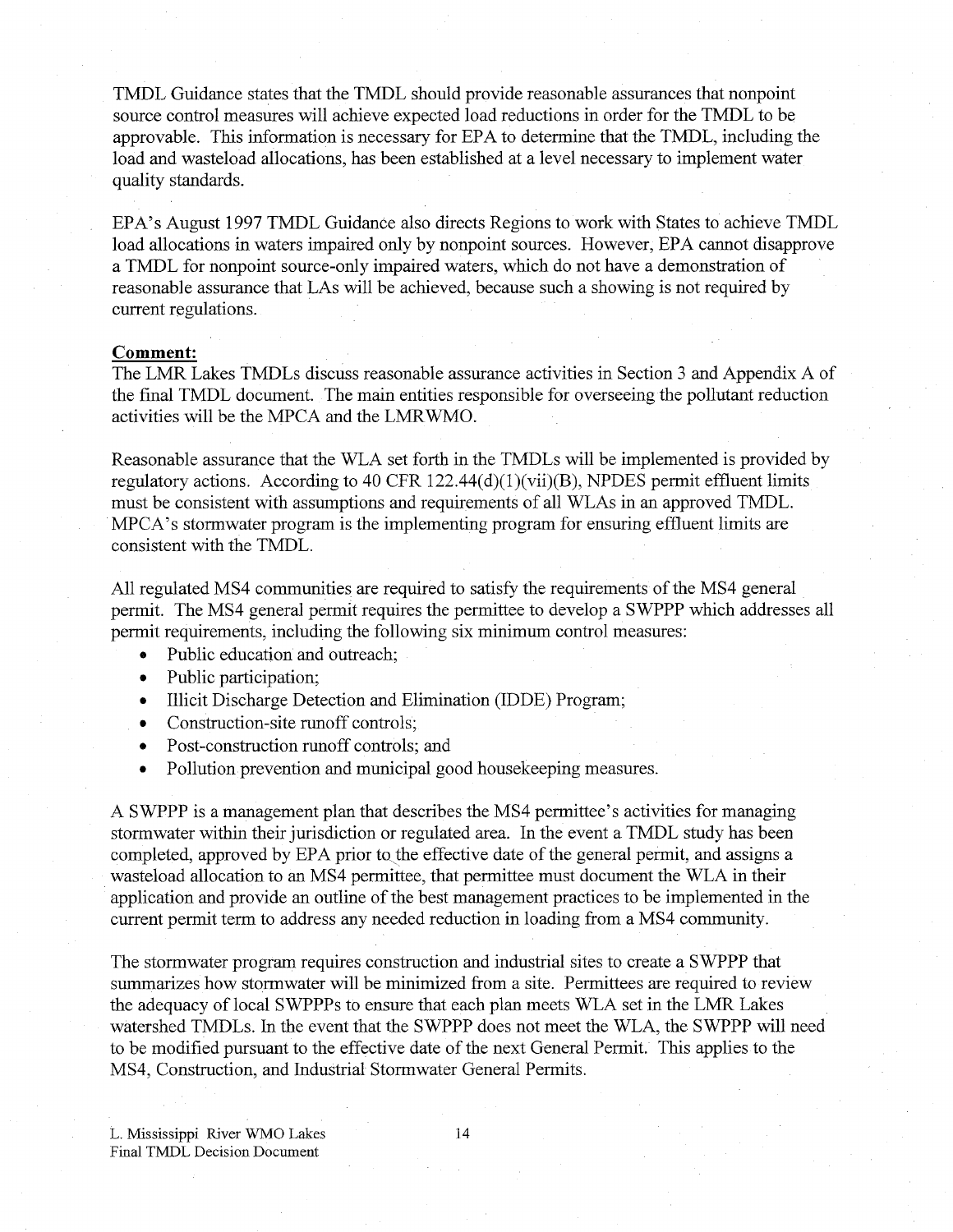The LMRWMO and local entities may apply for other funding provided by the State of Minnesota. These funding opportunities are grants under the Clean Water Legacy Act (CWLA) and funding through the Clean Water Partnership program. The LMRWMO may also explore the funding mechanisms provided through the federal Section 319 grant program which provides cost share dollars to implement voluntary activities in the watershed.

Clean Water Legacy Act: The CWL A was passed in Minnesota in 2006 for the purposes of protecting, restoring, and preserving Minnesota water. The CWLA provides the protocols and practices to be followed in order to develop TMDL implementation plans. TMDL implementation plans are expected to be developed within a year of TMDL approval and are required in order for local entities to apply for funding from the State. The CWLA outlines how MPCA, public agencies and private entities should coordinate in their efforts toward improving land use management practices and water management. The CWLA anticipates that all agencies (i.e., MPCA, public agencies, local authorities and private entities, etc.) will cooperate regarding planning and restoration efforts. Cooperative efforts would likely include informal and formal agreements to jointly use technical, educational, and financial resources.

The CWLA also provides details on public and stakeholder participation, and how the funding will be used. The implementation plans are required to contain ranges of cost estimates for point and nonpoint source load reductions, as well as monitoring efforts to determine effectiveness. MPCA has developed guidance on what is required in the implementation plans (Implementation Plan Review Combined Checklist and Comment, MPCA), which includes cost estimates, general timelines for implementation, and interim milestones and measures. The Minnesota Board of Soil and Water Resources administers the Clean Water Fund as well, and has developed a detailed grants policy explaining what is required to be eligible to receive Clean Water Fund money (FY '11 Clean Water Fund Competitive Grants Policy; Minnesota Board of Soil and Water Resources, 2011).

The EPA finds that this criterion has been adequately addressed.

## **9. Monitoring Plan to Track TMDL Effectiveness**

EPA's 1991 document, *Guidance for Water Quality-Based Decisions: The TMDL Process* (EPA 440/4-91-001), recommends a monitoring plan to track the effectiveness of a TMDL, particularly when a TMDL involves both point and nonpoint sources, and the WLA is based on an assumption that nonpoint source load reductions will occur. Such a TMDL should provide assurances that nonpoint source controls will achieve expected load reductions and, such TMDL should include a monitoring plan that describes the additional data to be collected to determine if the load reductions provided for in the TMDL are occurring and leading to attainment of water quality standards.

#### **Comment:**

The final TMDL document outlines the water monitoring efforts in the LMR Lakes watershed (Section 4 of the TMDL). Water quality monitoring is a critical component of the adaptive management strategy employed as part of the implementation planning efforts for the LMR Lakes watershed.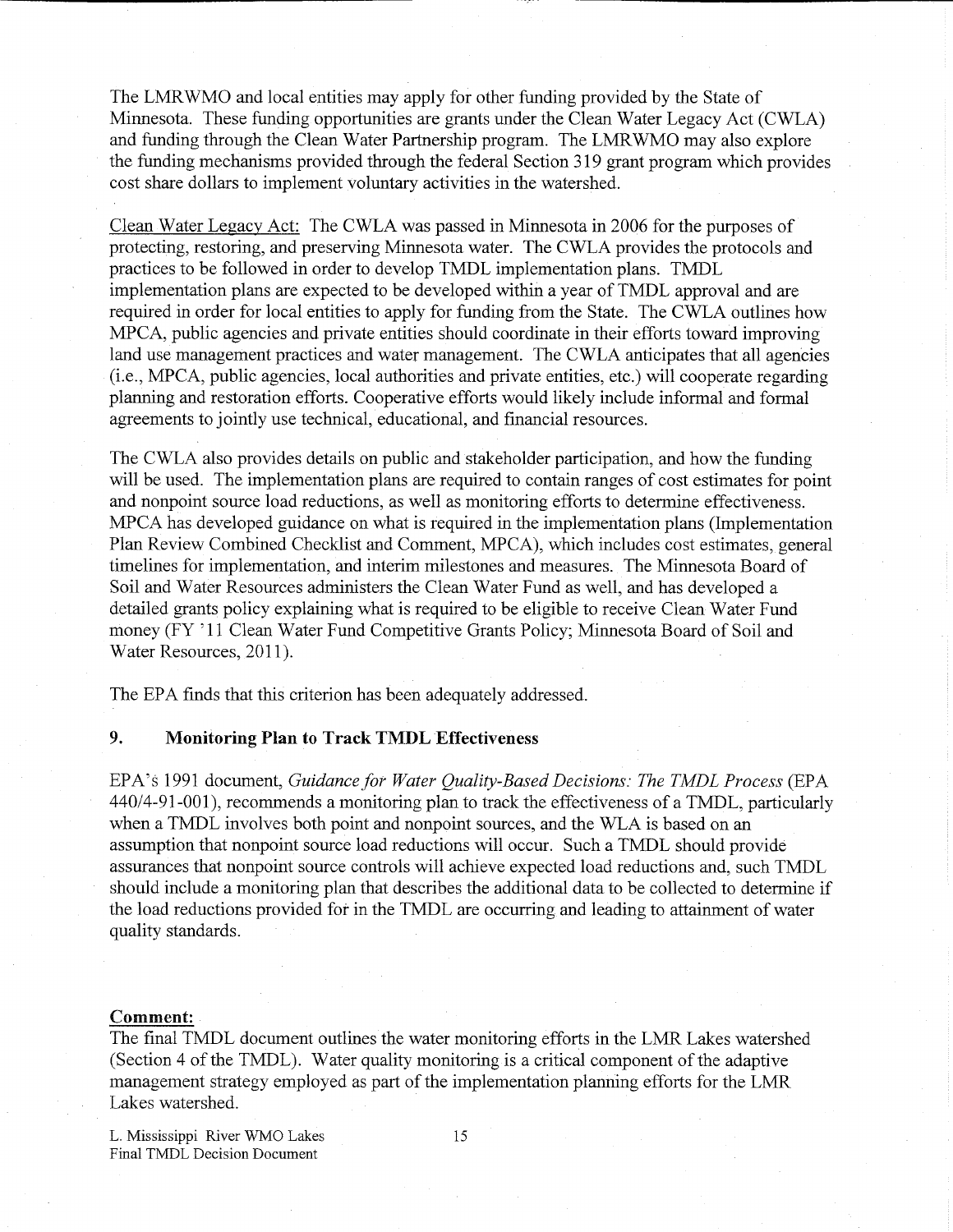Follow-up monitoring is integral to the adaptive management approach. Monitoring addresses uncertainty in the efficacy of implementation actions and can provide assurance that implementation measures are succeeding in attaining water quality standards, as well as inform the ongoing TMDL implementation strategy. To assess progress toward meeting the phosphorus TMDL targets, routine monitoring of the lakes will continue to be a part of the LMRWM O annual monitoring program. The Citizen Assisted Monitoring Program (CAMP) has been used to monitor the lakes in the past, and the LMRWMO will continue to support the CAMP efforts in the future.

The EPA finds that this criterion has been adequately addressed.

## **10. Implementation**

EPA policy encourages Regions to work in partnership with States/Tribes to achieve nonpoint source load allocations established for 303(d)-listed waters impaired by nonpoint sources. Regions may assist States/Tribes in developing implementation plans that include reasonable assurances that nonpoint source LAs established in TMDLs for waters impaired solely or primarily by nonpoint sources will in fact be achieved. In addition, EPA policy recognizes that other relevant watershed management processes may be used in the TMDL process. EPA is not required to and does not approve TMDL implementation plans.

#### **Comment:**

Implementation strategies are outlined in Section 3 of the TMDL. The MPCA presented a variety of possible implementation activities for each lake which could be undertaken within the LMR Lakes watershed.

*Reduction of Internal Load:* For Sunfish Lake and Lake Augusta, the internal load is the dominant source of TP. Depending on funding, alum treatment will be pursued to reduce the internal load of TP in the lakes. By controlling the internal load of phosphorus, the response time of the lakes to watershed improvements will increase, thereby attaining the designated uses.

*Urban/Residential nutrient reduction strategies:* MPCA noted that Thompson Lake needs additional load reduction from stormwater sources. MPCA explored the effect an additional stormwater pond would have on TP loading to the lake. The study noted that an additional pond is possible, but that previously contaminated soils in the vicimty may preclude the installation of the pond. MPCA and the LMRWMO will explore options to the pond, including any potential stormwater upgrades of existing systems to attain the TP reductions needed.

MPCA and the LMRWMO also modeled the runoff loads from the watersheds of all the lakes to determine which areas had the highest per-acre TP loading. Based upon these results, MPCA and the LMRWMO will target those areas for improvements in BMPs to reduce TP loads into the lakes (Figures 3.1-3.3 of the final TMDL document).

Rogers Lake: MPCA and the LMRWMO developed these strategies for the three impaired lakes (Lake Augusta, Sunfish Lake, and Thompson Lake). While Rogers Lake is not impaired, BMPs that will protect the lake water quality were identified, and the same modeling effort for the three impaired lakes was also developed for Rogers Lake. Identification of the TP loads to the lake,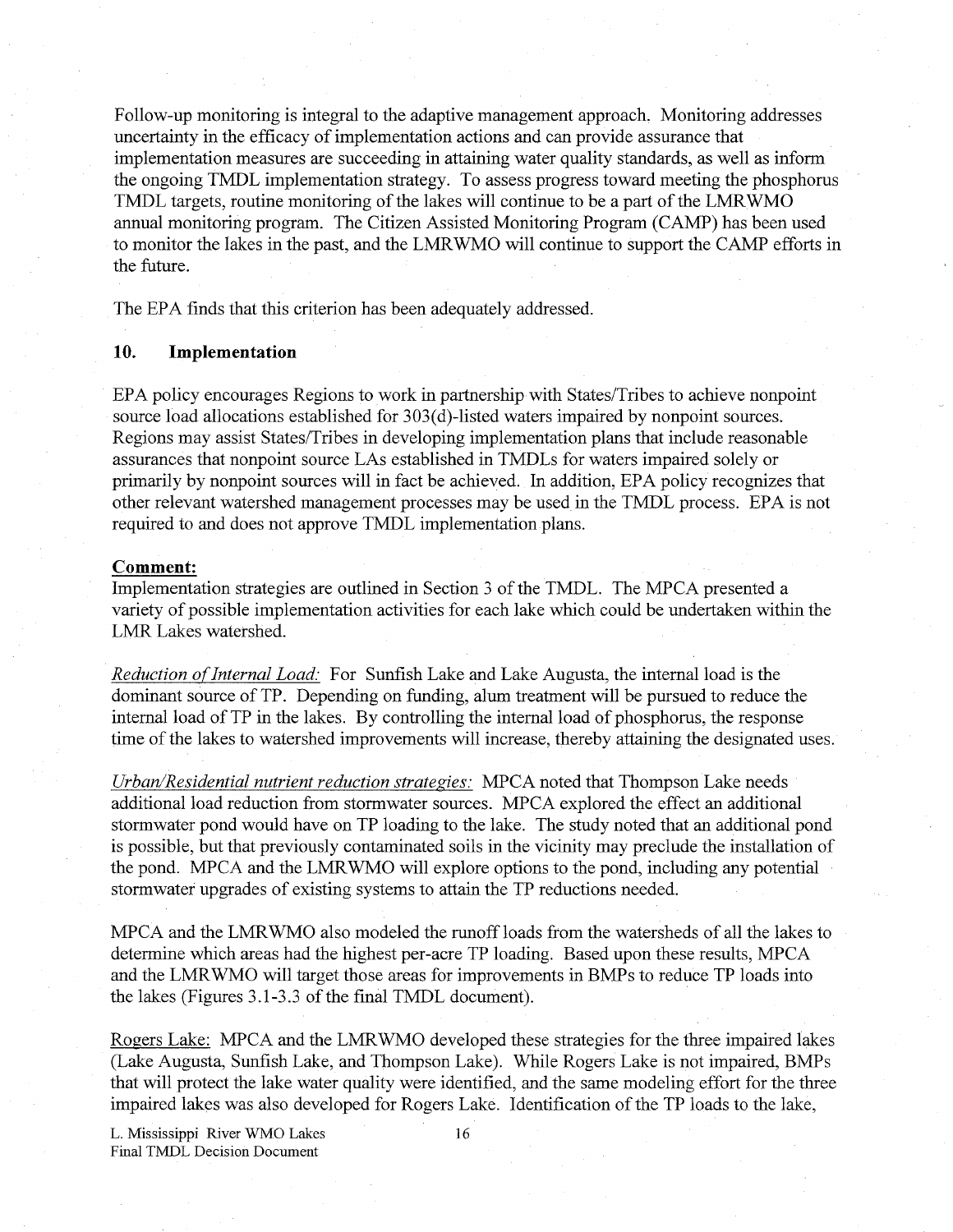allocations to protect the current water quality, and the identification of higher per-acre TP loads were all calculated for Rogers Lake. The stormwater requirements applicable to the impaired lakes will also apply to Rogers Lake (Section 2.5 of the final TMDL document). MPCA believes, and EPA concurs, that the protection strategy set forth by MPCA and LMRWMO is sufficient to maintain the non-impaired status of the lake.

The EPA finds that this criterion has been adequately addressed. The EPA reviews but does not approve implementation plans.

# **11. Public Participation**

E PA policy is that there should be full and meaningful public participation in the TMDL development process. The TMDL regulations require that each State/Tribe must subject calculations to establish TMDLs to public review consistent with its own continuing planning process (40 C.F.R.  $\S$ 130.7(c)(1)(ii)). In guidance, EPA has explained that final TMDLs submitted to EPA for review and approval should describe the State's/Tribe's public participation process, including a summary of significant comments and the State's/Tribe's responses to those comments. When EPA establishes a TMDL, EPA regulations require EPA to publish a notice seeking public comment (40 C.F.R. § 130.7(d)(2)).

Provision of inadequate public participation may be a basis for disapproving a TMDL. If EPA determines that a State/Tribe has not provided adequate public participation, EPA may defer its approval action until adequate public participation has been provided for, either by the State/Tribe or by EPA.

# **Comment:**

The public participation section is found in Section 3.2 of the TMDL document. Throughout the development of the LMR Lakes watershed TMDL the public was given various opportunities to participate in the TMDL process. The MPCA and LMRWMO held meetings with representatives from the regulated communities in 2012-2014. The goal of these meetings was to update these groups on the TMDL approach, to share LMR Lakes watershed water quality monitoring data, to solicit the representatives for input on potential allocation and implementation strategies, and to solicit information related to implementation activities already underway within the watershed. Regulated MS4 communities and the LMRWMO will ultimately be responsible for the implementation efforts within the LMR Lakes watershed.

The LMRWMO developed and mailed a citizen input survey to residents of Pickerel Lake, Rogers Lake, Thompson Lake, and Sunfish Lake watersheds. The survey was sent to 2400 residential properties in the watersheds, along with informational flyers. LMRWMO will use the results of the survey to focus efforts on actions the residents are most interested in, as well as to expand the communication plan. A series of public informational meetings were held in the LMR Lakes watershed, to provide information to the public.

The draft TMDL was posted online by the MPCA at (http://www.pca.state.mn.us/water/tmdl). The 30-day public comment period began on June 16, 2014, and ended on July 16, 2014. The MPCA received three public comments and adequately addressed these comments. Comments were submitted by the Minnesota Department of Transportation - Metro District, the Minnesota Center for Environmental Advocacy (MCEA), and a local citizen.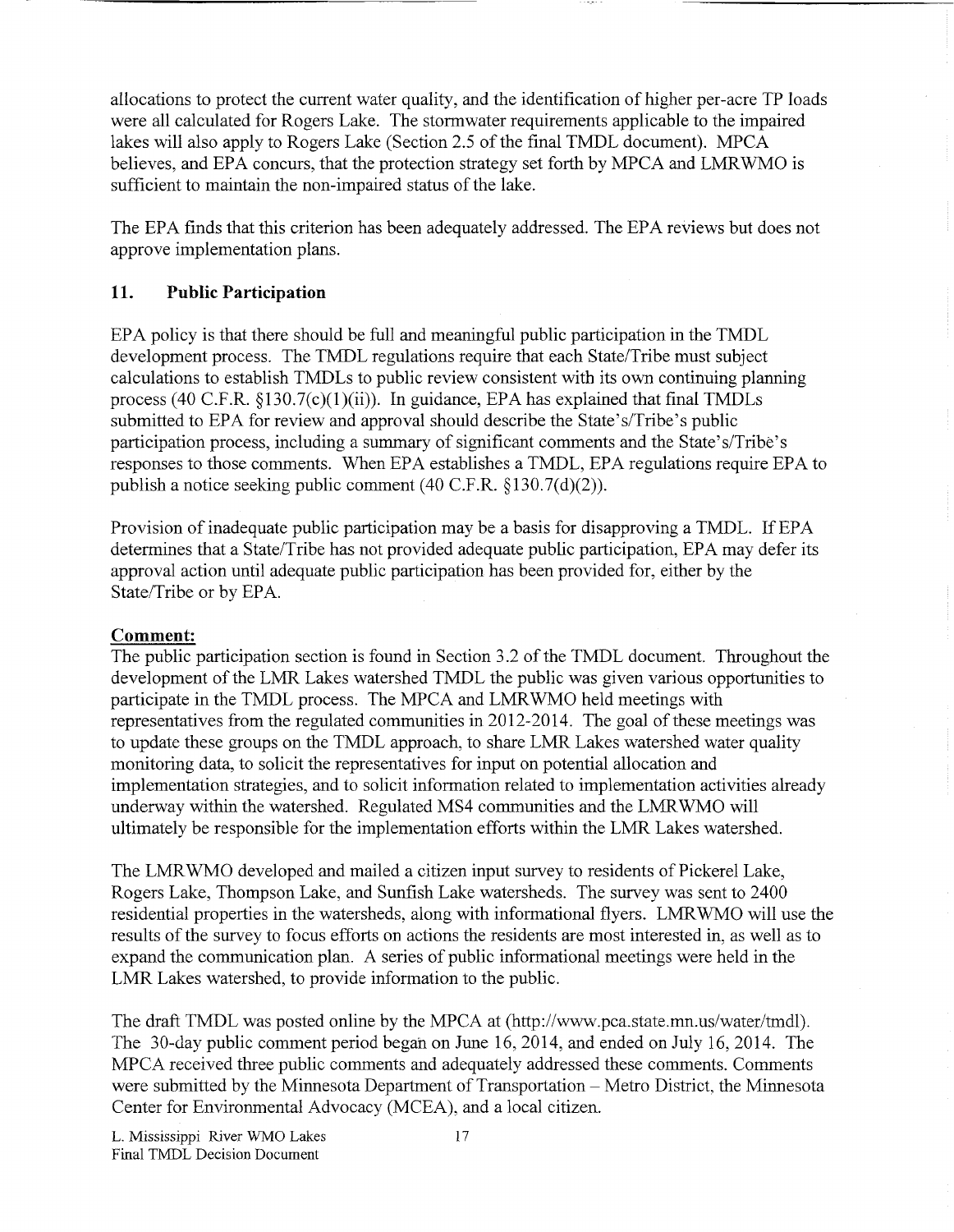The comment from the local citizen suggested additional implementation activities that could be utilized in the watershed. The MPCA agreed to include these suggestions in the communication plan for the TMDL. EPA believes that MPCA adequately addressed the comment and updated the final TMDL with appropriate language.

The Minnesota Department of Transportation - Metro District (MNDOT) comments focused on the impairment status, historical land use, historical water quality of Pickerel Lake, and that Thompson Lake should be classified as a wetland, not a lake. MPCA noted that Pickerel Lake is not considered impaired at this time, due to the direct impacts of the Mississippi River. No TP loads were developed for Pickerel Lake, and MPCA will pursue other options for the lake. MNDOT also noted that Thompson Lake is classified as a wetland by the Minnesota Department of Natural Resources (MDNR), and suggests that the MPCA and MDNR should be working to resolve this issue before proceeding with the TMDL. MPCA responded that while MDNR does classify waters, that classification pertains to MDNR's shoreline regulatory process. MPCA noted that MN rules 7050 and 7053 provide the authority for MPCA to determine the definitions of waterbodies for water quality assessment authority. EPA agrees with this response.

MCEA raised several issues in comments on the LMR Lakes TMDL. MCEA questions why MPCA relied upon reductions on internal loading for Augusta Lake and Sunfish Lake, and not on reducing loadings from the watershed. MPCA noted that there have been reductions in the recent past in the watershed TP loadings, and it is therefore reasonable to expect the current watershed load to be appropriate for the lakes once the internal load has been addressed. MCEA also raised concerns over how the model accounted for the critical time period, and that MPCA relied too heavily on an annual average mass load. MPCA noted that the model was actually run on a daily time-step, which tracks the daily load of TP in the lakes. This accounts for the variations in TP loading (higher in the spring) and the water quality impacts (greater in the summer) to ensure the critical conditions are met. Finally, MCEA noted that the monitoring plan was rather limited, as is the implementation plan. MPCA agreed that both plans need to be further defined. MPCA will be working closely with the LMRWMO to revise the plans in the near future as the Watershed Restoration Action Plan (WRAP) continues. EPA believes that MPCA adequately addressed the comments from MCEA.

The EPA finds that the TMDL document submitted by the MPC A satisfies the requirements of this eleventh element.

#### **12. Submittal Letter**

A submittal letter should be included with the TMDL submittal, and should specify whether the TMDL is being submitted for a *technical review* or *final review and approval*. Each final TMDL submitted to EPA should be accompanied by a submittal letter that explicitly states that the submittal is a final TMDL submitted under Section 303(d) of the Clean Water Act for EPA review and approval. This clearly establishes the State's/Tribe's intent to submit, and EPA's duty to review, the TMDL under the statute. The submittal letter, whether for technical review or final review and approval, should contain such identifying information as the name and location of the waterbody, and the pollutant(s) of concern.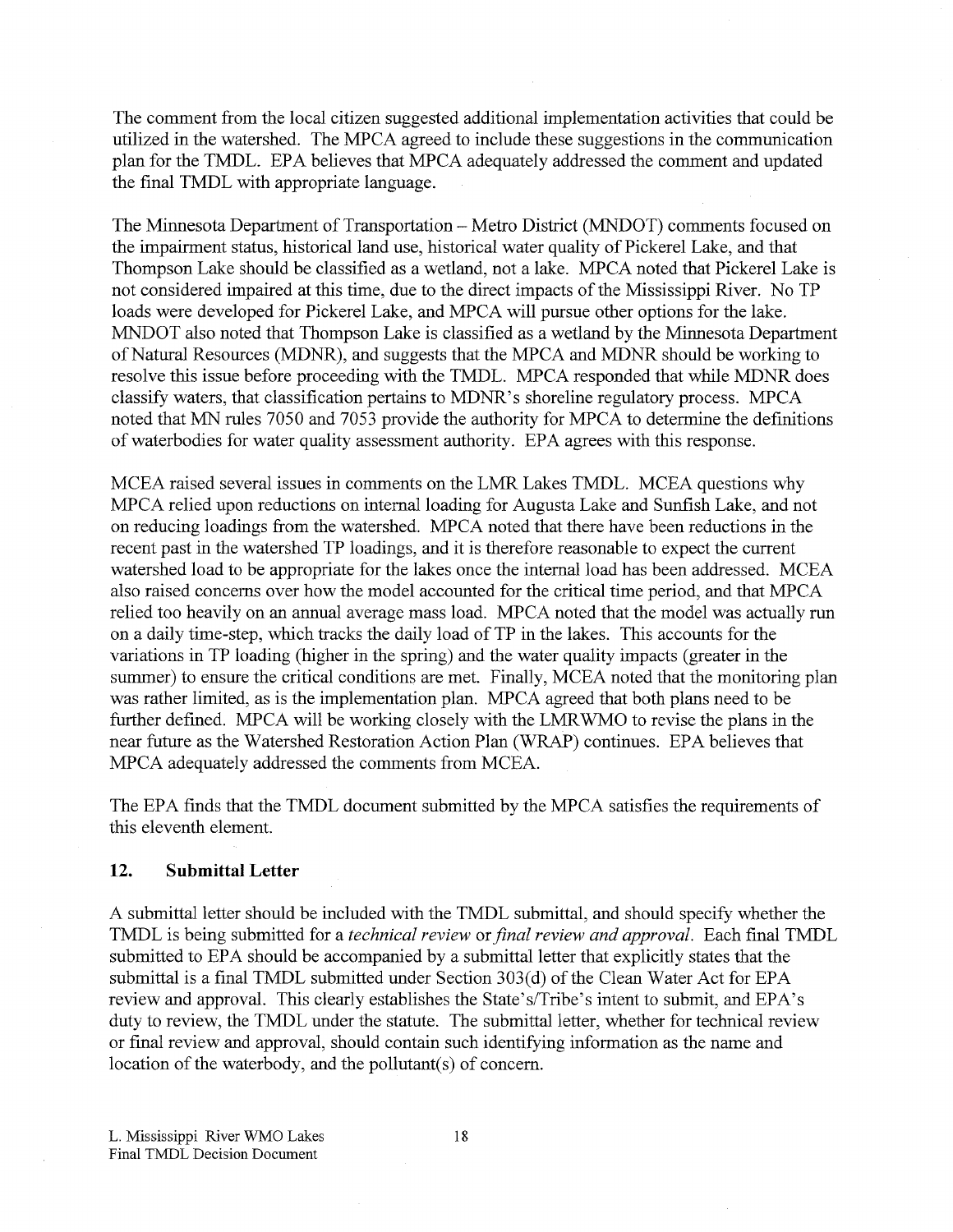#### **Comment:**

EPA received the final LMR Lakes TMDL document, submittal letter and accompanying documentation from the MPCA on October 3, 2014. The transmittal letter explicitly stated that the final LMR Lakes TMDLs for phosphorus were being submitted to EPA pursuant to Section 303(d) of the Clean Water Act for EPA review and approval. The letter clearly stated that this was a final TMDL submittal under Section 303(d) of CWA. The letter also contained the name of the waterbodies as it appears on Minnesota's 303(d) list, and the causes/pollutants of concern.

E PA also agrees that the protection measures outlined in the TMDL document for Rogers Lake are sufficient to maintain the existing water quality in the lake. EPA agrees these measures are appropriate for consideration as a "protection strategy" as described in the "A Long-Term Vision for Assessment, Restoration, and Protection under the Clean Water Act Section 303(d) Program".

The EPA finds that the TMDL transmittal letter submitted for the LMR Lakes watershed by the MPCA satisfies the requirements of this twelfth element.

### **13. Conclusion**

After a full and complete review, EPA finds that the TMDLs for the Lower Mississippi River Lakes watershed for phosphorus satisfy all of the elements of approvable TMDLs. This approval is for **3 TMDLs (Lake Augusta, Sunfish Lake and Thompson Lake),** addressing 3 lakes for aquatic recreational use impairments due to phosphorus. EPA also recognizes that MPCA has addressed 1 lake (Rogers Lake) under a protection strategy (Table 1 of this Decision Document).

EPA's approval of these TMDLs extends to the water bodies which are identified In Table 1 of this Decision Document with the exception of any portions of the water bodies that are within Indian Country, as defined in 18 U.S.C. Section 1151. EPA is taking no action to approve or disapprove TMDLs for those waters at this time. EPA, or eligible Indian Tribes, as appropriate, will retain responsibilities under the CWA Section 303(d) for those waters.